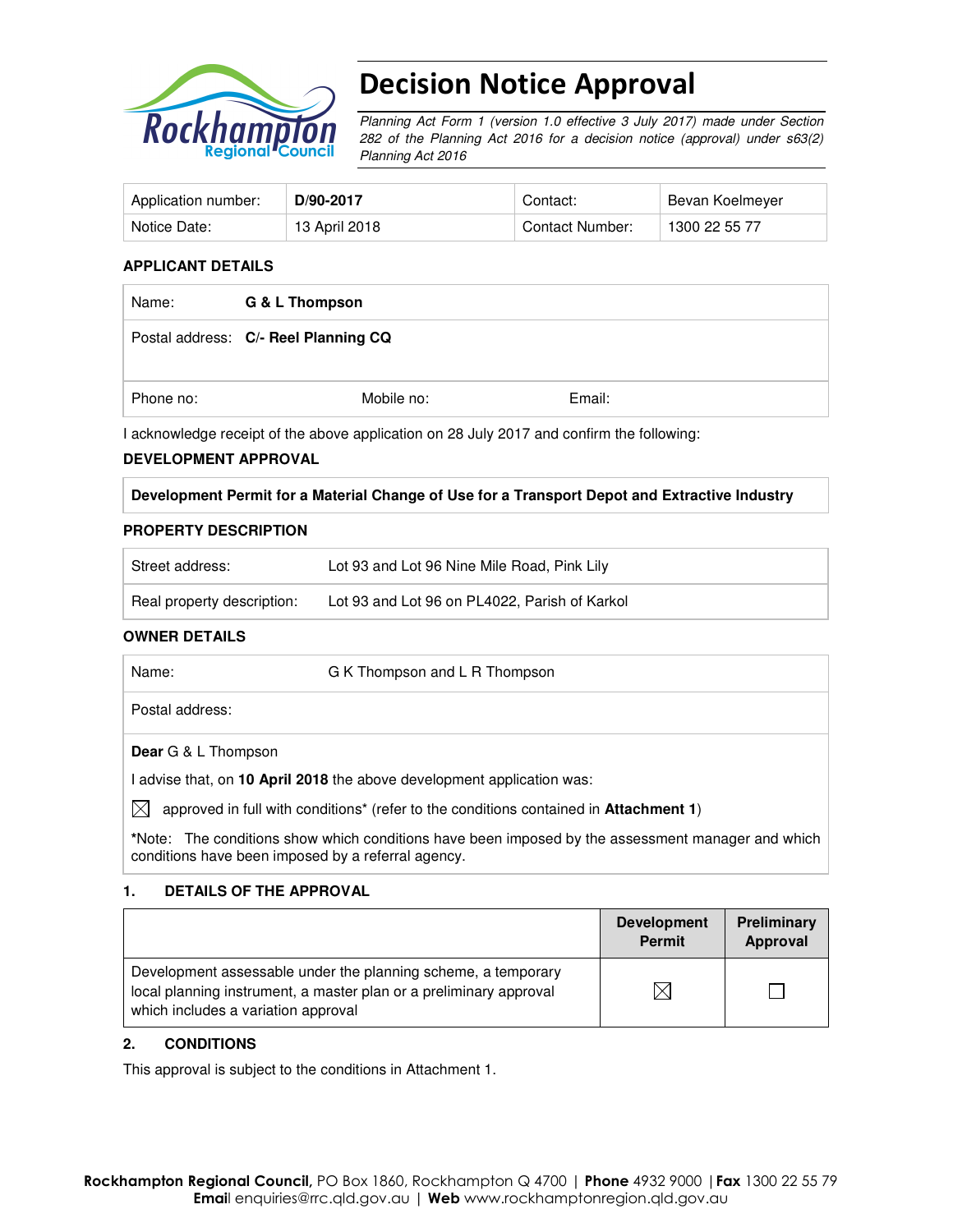# **3. FURTHER DEVELOPMENT PERMITS REQUIRED**

Please be advised that the following development permits are required to be obtained before the development can be carried out:

| Type of development permit required | Subject of the required development permit |
|-------------------------------------|--------------------------------------------|
| <b>Operational Works</b>            | <b>Road Works</b>                          |
|                                     | <b>Access Works</b>                        |
|                                     | <b>Stormwater Works</b>                    |
|                                     | Site Works                                 |
| <b>Building Works</b>               |                                            |

#### **4. SUBMISSIONS**

Properly made submissions were made in relation to the application.

There was one (1) properly made submission received from the following submitter:

| Name of principal submitter | <b>Residential or business address</b> | Electronic address |
|-----------------------------|----------------------------------------|--------------------|
| 1. Brenda May Stewart       |                                        |                    |

#### **5. REFERRAL AGENCIES**

The following Referral Agencies were activated by this application.

| For an application<br>involving                                                                                                                                                                                                                                                                                                                                                               | Name of agency |                                                         | <b>Status</b> | <b>Address</b> |                                                                                                                                                                                     |
|-----------------------------------------------------------------------------------------------------------------------------------------------------------------------------------------------------------------------------------------------------------------------------------------------------------------------------------------------------------------------------------------------|----------------|---------------------------------------------------------|---------------|----------------|-------------------------------------------------------------------------------------------------------------------------------------------------------------------------------------|
| area                                                                                                                                                                                                                                                                                                                                                                                          |                |                                                         |               |                | Schedule 10, Part 20, Division 4, Table 3 - Material change of use of premises in wetland protection                                                                                |
| Development application for a<br>material change of use that is<br>assessable development under a<br>local categorising instrument, other<br>than a material change of use<br>relating to a domestic housing<br>activity, government supported<br>transport infrastructure or electricity<br>operating works, if-<br>(a) all or part of the premises are in a<br>wetland protection area; and |                | Department of<br>Environment and<br>Heritage Protection |               | Concurrence    | Department of<br>Infrastructure, Local<br>Government and Planning<br>Online:<br>www.dilgp.qld.gov.au/My<br>DAS <sub>2</sub><br>Postal:<br><b>PO Box 113</b><br>Rockhampton Qld 4700 |
| (b) the material change of use<br>involves operational work that is high<br>impact earthworks in a wetland<br>protection area                                                                                                                                                                                                                                                                 |                |                                                         |               |                |                                                                                                                                                                                     |

#### **6. THE APPROVED PLANS**

#### **The approved development must be completed and maintained generally in accordance with the approved drawings and documents:**

| Drawing/Report Title | Prepared by                     | Date          | Reference<br>Number                         | Version/<br>Issue |
|----------------------|---------------------------------|---------------|---------------------------------------------|-------------------|
| Site Concept Plan    | Dileigh Consulting<br>Engineers | February 2018 | D <sub>16.150</sub> -SK01<br>(Sheet 1 of 5) | Rev. D            |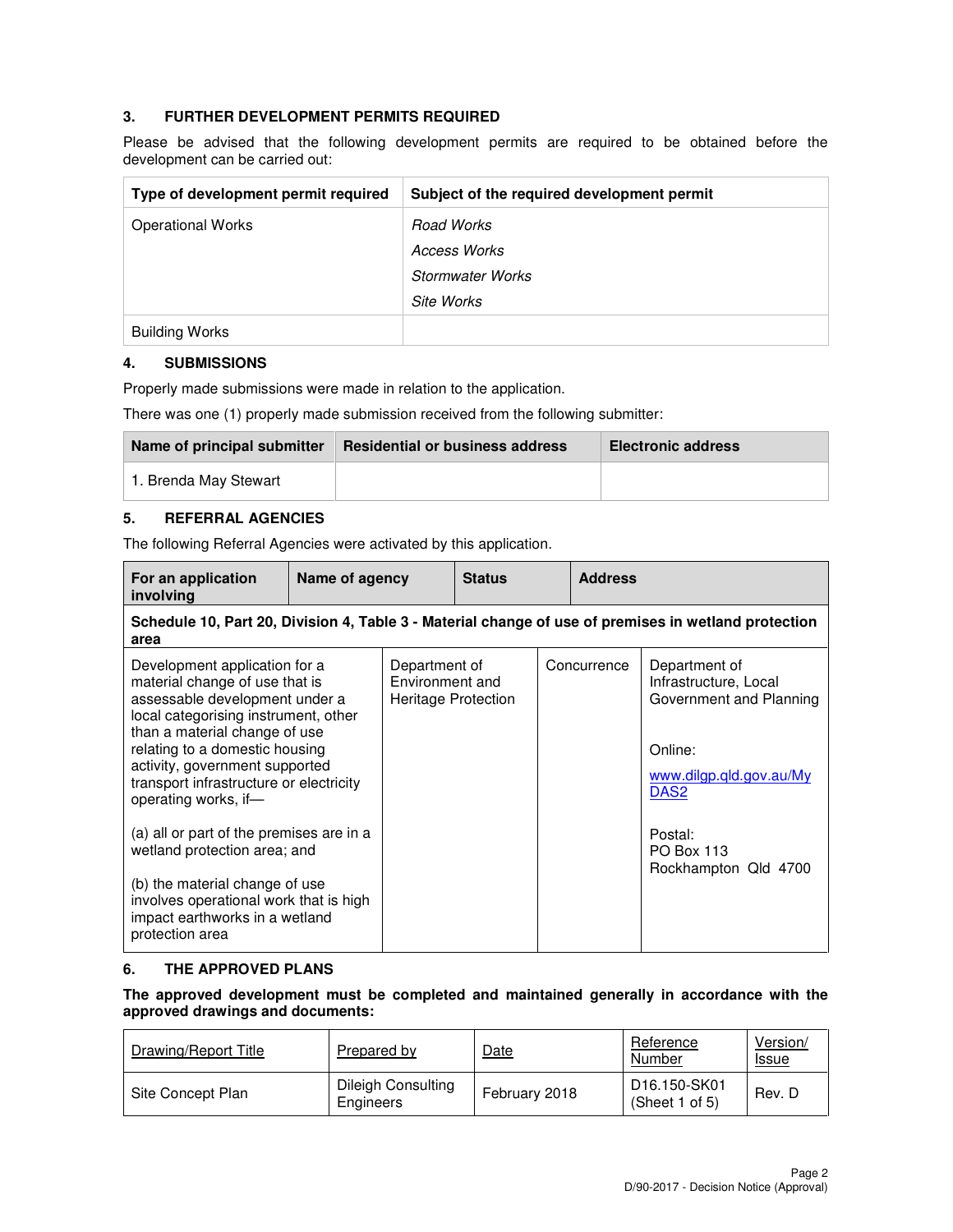| Locality Plan                              | Dileigh Consulting<br>Engineers | February 2018     | D <sub>16.150</sub> -SK01<br>(Sheet 2 of 5)             | Rev. D                   |
|--------------------------------------------|---------------------------------|-------------------|---------------------------------------------------------|--------------------------|
| Drawing/Report Title                       | <b>Prepared by</b>              | Date              | Reference<br>Number                                     | Version/<br><b>Issue</b> |
| <b>Access Swept Paths</b>                  | Dileigh Consulting<br>Engineers | February 2018     | D <sub>16.150</sub> -SK04<br>(Sheet 4 of 5)             | Rev. D                   |
| <b>Access Site Distance Check</b>          | Dileigh Consulting<br>Engineers | February 2018     | D16.150-SK05<br>(Sheet 5 of 5)                          | Rev. D                   |
| Post Developed Stormwater<br>Catchments    | Dileigh Consulting<br>Engineers | 28 June 2017      | D16.150-SK12<br>(Sheet 2 of 4)                          | Rev. A                   |
| Music Sub-Catchments                       | Dileigh Consulting<br>Engineers | 28 June 2017      | D <sub>16.150</sub> -SK <sub>13</sub><br>(Sheet 3 of 4) | Rev. A                   |
| Site Sections (Lot 93)                     | Dileigh Consulting<br>Engineers | 28 June 2017      | D16.150-SK14<br>(Sheet 4 of 4)                          | Rev. A                   |
| Acid Sulphate Soils Report                 | Construction<br>Sciences        | 8 August 2017     | 2128E.P.639                                             | Version A                |
| Site Concept Plan (Mitigation<br>Map)      | Dileigh Consulting<br>Engineers | June 2017         | D <sub>16.150</sub> -SK01<br>(Sheet 1 of 2)             | Rev. B                   |
| <b>HES Wetland Impact</b><br>Assessment    | Denley<br>Environmental         | 26 June 2017      | Nil                                                     | Version C                |
| <b>Engineering Report</b>                  | Dileigh Consulting<br>Engineers | 16 November 2017  | Nil                                                     | Rev. 03                  |
| <b>Flood Study of Riverine</b><br>Flooding | Dileigh Consulting<br>Engineers | 28 September 2017 | Nil                                                     | <b>Rev. 01</b>           |

# **7. CURRENCY PERIOD FOR THE APPROVAL (S.85)**

The standard currency periods stated in section 85 of Planning Act 2016 apply to each aspect of development in this approval, if not stated in the conditions of approval attached.

# **8. STATEMENT OF REASONS**

| Description of the<br>development |    | The proposed development is for Material Change of Use - Transport Depot<br>and Extractive Industry                                                                                                                                            |
|-----------------------------------|----|------------------------------------------------------------------------------------------------------------------------------------------------------------------------------------------------------------------------------------------------|
| <b>Reasons for Decision</b>       | a) | The proposed Transport Depot is small-scale and will operate in<br>conjunction with the Extractive Industry use which is a productive use of<br>the small rural site.                                                                          |
|                                   | b) | The subject site can be rehabilitated once the Extractive Industry has<br>ceased. Therefore the development will not restrict the land being used<br>for rural purposes in the future or possible State Infrastructure to utilise<br>the land. |
|                                   | C) | The proposed activities will not restrict or adversely impact on the<br>nearby rural uses or the capacity and safety of the road network.                                                                                                      |
|                                   | d) | The proposal is well buffered to sensitive uses by both distance and<br>landscape screening.                                                                                                                                                   |
|                                   | e) | The proposed development will not detract from the scenic landscape<br>features and environmental characteristics of the locality.                                                                                                             |
|                                   | f) | The flood impacts of the development are negligible with respect to both<br>people and property.                                                                                                                                               |
|                                   | g) | The proposed use does not compromise the strategic framework in the<br>Rockhampton Region Planning Scheme 2015;                                                                                                                                |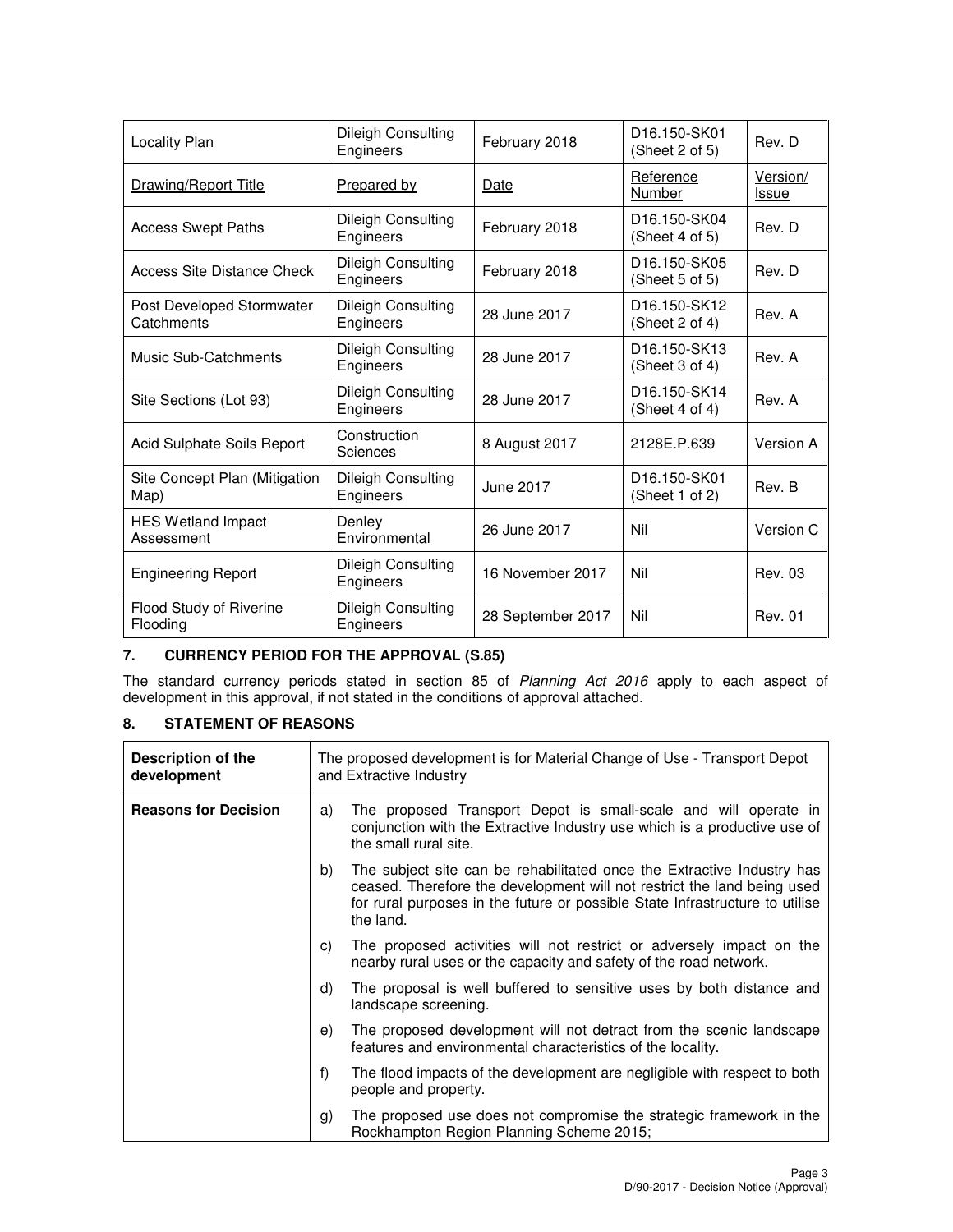|                                      | h)        |                                      | Assessment of the development against the relevant zone purpose,<br>planning scheme codes and planning scheme policies demonstrates<br>that the proposed development will not cause significant adverse<br>impacts on the surrounding natural environment, built environment and<br>infrastructure, community facilities, or local character and amenity; and                                                                                                     |
|--------------------------------------|-----------|--------------------------------------|-------------------------------------------------------------------------------------------------------------------------------------------------------------------------------------------------------------------------------------------------------------------------------------------------------------------------------------------------------------------------------------------------------------------------------------------------------------------|
|                                      | i)        | Planning Policy.                     | The proposed development does not compromise the relevant State                                                                                                                                                                                                                                                                                                                                                                                                   |
| Assessment<br><b>Benchmarks</b>      |           | benchmarks:                          | The proposed development was assessed against the following assessment                                                                                                                                                                                                                                                                                                                                                                                            |
|                                      |           | Rural Zone Code;                     |                                                                                                                                                                                                                                                                                                                                                                                                                                                                   |
|                                      | ٠         | Extractive Industry Code;            |                                                                                                                                                                                                                                                                                                                                                                                                                                                                   |
|                                      | ٠         | Access, Parking and Transport Code;  |                                                                                                                                                                                                                                                                                                                                                                                                                                                                   |
|                                      | ٠         | Filling and Excavation Code;         |                                                                                                                                                                                                                                                                                                                                                                                                                                                                   |
|                                      | ٠         | Landscape Code;                      |                                                                                                                                                                                                                                                                                                                                                                                                                                                                   |
|                                      |           | Stormwater Management Code;          |                                                                                                                                                                                                                                                                                                                                                                                                                                                                   |
|                                      | ٠         | Waste Management Code;               |                                                                                                                                                                                                                                                                                                                                                                                                                                                                   |
|                                      | ٠         | Water and Sewer Code;                |                                                                                                                                                                                                                                                                                                                                                                                                                                                                   |
|                                      | ٠         | Flood Hazard Overlay Code;           |                                                                                                                                                                                                                                                                                                                                                                                                                                                                   |
|                                      | ٠         | <b>Biodiversity Overlay Code;</b>    |                                                                                                                                                                                                                                                                                                                                                                                                                                                                   |
|                                      | ٠         | <b>Bushfire Hazard Overlay Code;</b> |                                                                                                                                                                                                                                                                                                                                                                                                                                                                   |
|                                      | $\bullet$ | Acid Sulfate Soils Overlay Code; and |                                                                                                                                                                                                                                                                                                                                                                                                                                                                   |
|                                      |           | Airport Environs Overlay Code.       |                                                                                                                                                                                                                                                                                                                                                                                                                                                                   |
|                                      |           |                                      |                                                                                                                                                                                                                                                                                                                                                                                                                                                                   |
| <b>Compliance with</b><br>assessment |           |                                      | The development was assessed against all of the assessment benchmarks<br>listed above and complies with all of these with the exceptions listed below.                                                                                                                                                                                                                                                                                                            |
| benchmarks                           |           | Assessment<br><b>Benchmark</b>       | Reasons for the approval despite non-<br>compliance with benchmark                                                                                                                                                                                                                                                                                                                                                                                                |
|                                      |           | <b>Rural Zone Code</b>               | application has demonstrated that the<br>The<br>Transport Depot use will be of a small-scale and<br>that its amenity impacts such as dust, traffic and<br>noise can be appropriately managed through its<br>effective<br>conditions.<br>operations<br>and<br>with<br>Furthermore the use supports the Extractive<br>Industry which is a consistent use within the<br>purpose of the zone and will safely and efficiently<br>integrate with the transport network. |
|                                      |           | <b>Extractive Industry Code</b>      | The application has demonstrated that the<br>development will be appropriately screened for<br>nearby sensitive land uses with a proposed<br>vegetation buffer toward its road frontage with<br>Nine Mile Road. The proposed internal access will<br>be constructed of gravel hardstand and surface<br>treated as required to minimise the effect of dust<br>emissions.                                                                                           |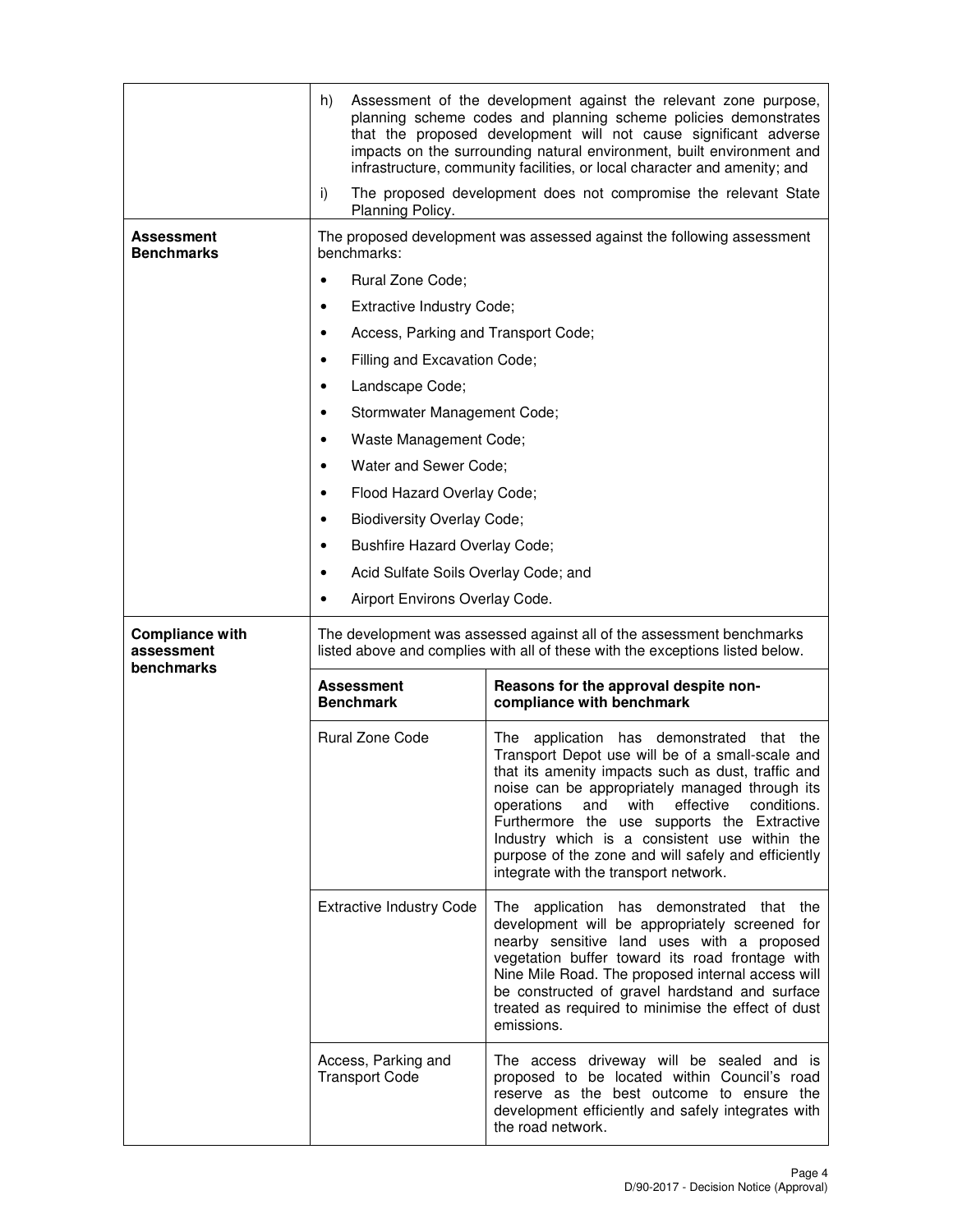|                                         | Flood Hazard Overlay<br>Code | The<br>site-based flood<br>hazard<br>assessment<br>demonstrated that the development has a<br>negligible impact to the flood levels and velocity<br>for off-site and does not provide an increased risk<br>to people or property. The development will not<br>have trafficable access during a flood event<br>however the flood contingency plan will ensure<br>the operations are resilient in their processes to<br>evacuate the site before inundation occurs.                                                                                                                          |
|-----------------------------------------|------------------------------|--------------------------------------------------------------------------------------------------------------------------------------------------------------------------------------------------------------------------------------------------------------------------------------------------------------------------------------------------------------------------------------------------------------------------------------------------------------------------------------------------------------------------------------------------------------------------------------------|
| <b>Matters raised in</b><br>submissions | Issue                        | How matter was dealt with                                                                                                                                                                                                                                                                                                                                                                                                                                                                                                                                                                  |
|                                         | <b>Rural Character</b>       | The application demonstrated that the Extractive<br>Industry can be supported as a productive use of<br>land<br>whilst<br>managing<br>the<br>associated<br>amenity impacts.<br>environmental<br>and<br>The<br>Transport Depot operates in association with the<br>mining use and is co-located for operational<br>efficiency benefits.                                                                                                                                                                                                                                                     |
|                                         | <b>Flood Levels</b>          | The application's site-based flood assessment<br>demonstrated the change to flood levels was<br>negligible and determined there is not an<br>increased risk to people or property.                                                                                                                                                                                                                                                                                                                                                                                                         |
|                                         | Dust                         | The dust emissions for the development will be<br>managed through operational requirements to<br>secure extractive materials when stored and<br>transported from the site. Furthermore, nuisance<br>complaints received by Council will require the<br>applicant to undergo monitoring of the issue and<br>provide mitigation measures.                                                                                                                                                                                                                                                    |
|                                         | Noise                        | The noise emissions for the development will be<br>managed through appropriate operating hours<br>and through managing vehicle movements to<br>ensure the operational scale is managed.<br>Furthermore, nuisance complaints received by<br>Council will require the applicant to undergo<br>monitoring of the issue and provide mitigation<br>measures.                                                                                                                                                                                                                                    |
|                                         | <b>Traffic</b>               | The<br>application's traffic impact assessment<br>demonstrated the development would not have a<br>detrimental impact to the road network having<br>regard to both safety and capacity. Furthermore<br>the operating hours and the vehicle movements<br>have been managed in conditions to ensure the<br>operation remains at a scale appropriate in<br>maintaining the surrounding local amenity.                                                                                                                                                                                         |
|                                         | <b>Ring Road Alignment</b>   | The application is not proposing any buildings or<br>within the<br>alignment<br>structures<br>and the<br>Department of Transport and Main Roads did not<br>make formal representations to object to the<br>application during the public notification stage.<br>Furthermore,<br>the<br>extractive<br>pit<br>can<br>be<br>rehabilitated to facilitate the alignment once the<br>project is more mature and the State take action<br>to acquire the land<br>associated<br>with the<br>It is considered unreasonable to<br>development.<br>refuse the application due to the uncertainty with |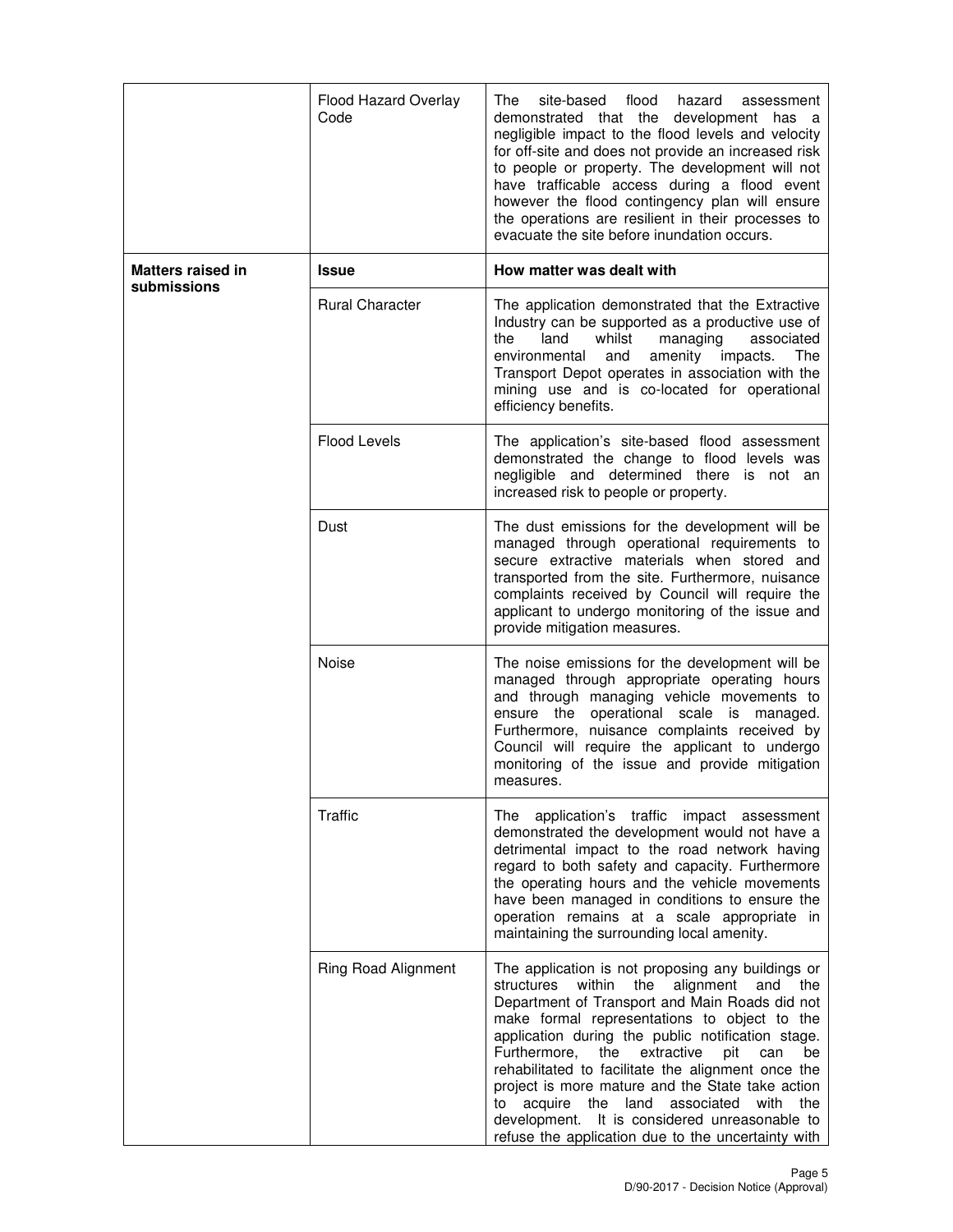|                                            |                                       | the operational date of the alignment project and<br>as the land uses subject to the application can<br>otherwise be supported.                                                                                                                                                                                                                                                                                                                                                                                                                                                    |  |
|--------------------------------------------|---------------------------------------|------------------------------------------------------------------------------------------------------------------------------------------------------------------------------------------------------------------------------------------------------------------------------------------------------------------------------------------------------------------------------------------------------------------------------------------------------------------------------------------------------------------------------------------------------------------------------------|--|
|                                            | Water Table (Hydrology)               | The development involving extraction is required<br>to return any water contacted back to the pit and<br>this must not be contaminated. The application<br>included an initial assessment which indicated<br>there are no acid sulphate soils within the<br>extractive pit. The applicant is required to conduct<br>a more prior to operational works. If acid sulphate<br>soils are found, the applicant will need to prepare<br>a management plan which includes addressing<br>the water table/hydrology matter with respect to<br>water contacted by the extractive operations. |  |
| <b>Matters prescribed by</b><br>regulation | The State Planning Policy – Part E;   |                                                                                                                                                                                                                                                                                                                                                                                                                                                                                                                                                                                    |  |
|                                            | The Central Queensland Regional Plan; |                                                                                                                                                                                                                                                                                                                                                                                                                                                                                                                                                                                    |  |
|                                            |                                       | The Rockhampton Region Planning Scheme 2015.                                                                                                                                                                                                                                                                                                                                                                                                                                                                                                                                       |  |
|                                            | application.                          | The common material, being the material submitted with the                                                                                                                                                                                                                                                                                                                                                                                                                                                                                                                         |  |

# **9. RIGHTS OF APPEAL**

The rights of an applicant to appeal to a tribunal or the Planning and Environment Court against a decision about a development application are set out in chapter 6, part 1 of the Planning Act 2016. For particular applications, there may also be a right to make an application for a declaration by a tribunal (see chapter 6, part 2 of the Planning Act 2016).

#### Appeal by an applicant

An applicant for a development application may appeal to the Planning and Environment Court against the following:

- the refusal of all or part of the development application
- a provision of the development approval
- the decision to give a preliminary approval when a development permit was applied for
- a deemed refusal of the development application.

An applicant may also have a right to appeal to the Development tribunal. For more information, see schedule 1 of the Planning Act 2016.

#### Appeal by a submitter

A submitter for a development application may appeal to the Planning and Environment Court against:

- any part of the development application for the development approval that required impact assessment
- a variation request.

The timeframes for starting an appeal in the Planning and Environment Court are set out in section 229 of the Planning Act 2016.

**Attachment 2** is an extract from the Planning Act 2016 that sets down the applicant's appeal rights and the appeal rights of a submitter.

#### **10. WHEN THE DEVELOPMENT APPROVAL TAKES EFFECT**

This development approval takes effect:

From the time the decision notice is given  $-$  if there is no submitter and the applicant does not appeal the decision to the court.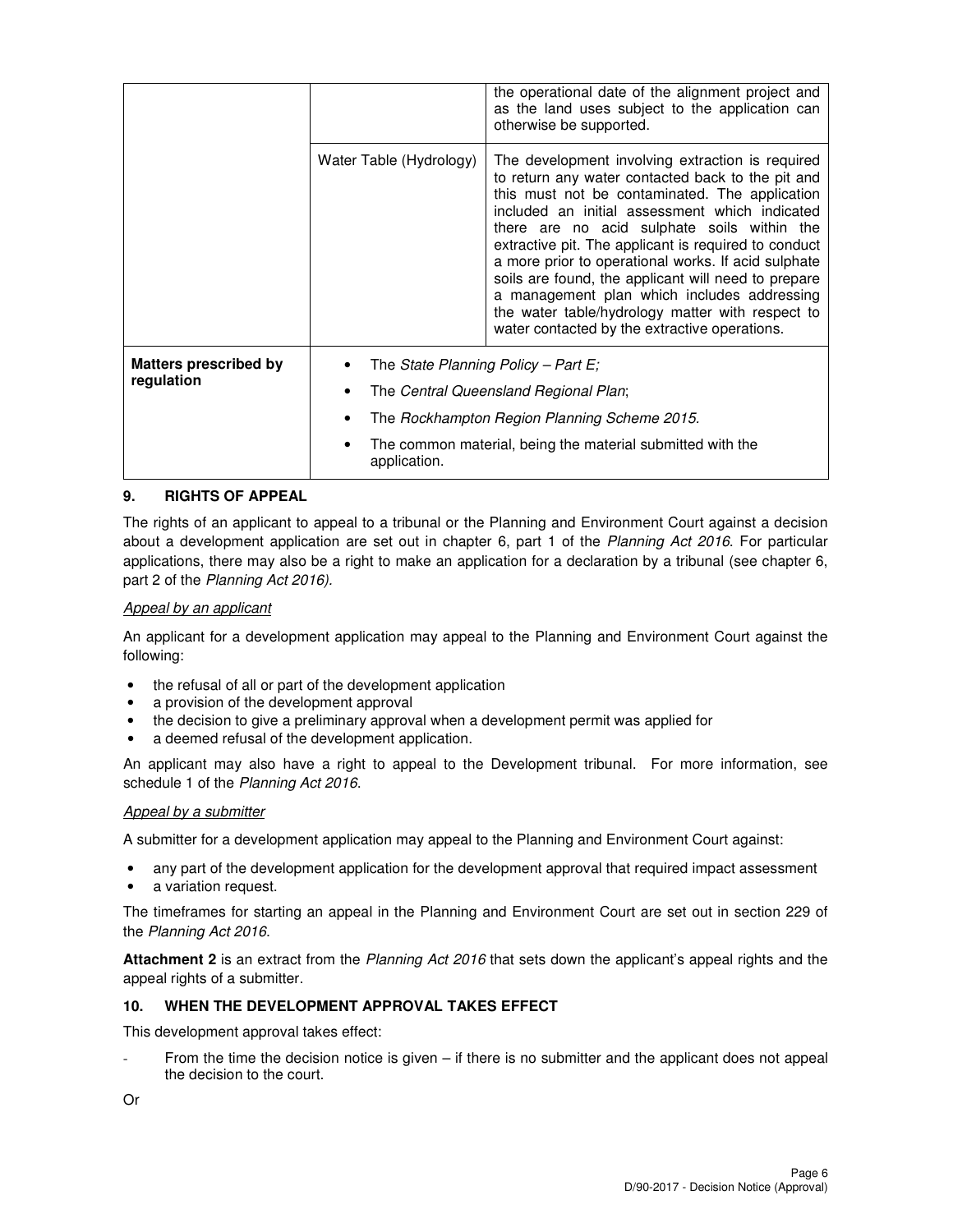- When the submitter's appeal period ends – if there is a submitter and the applicant does not appeal the decision to the court.

Or

- Subject to the decision of the court, when the appeal is finally decided – if an appeal is made to the court.

This approval will lapse unless substantially commenced within the above stated currency periods (refer to sections 85 of Planning Act 2016 for further details).

#### **11. ASSESSMENT MANAGER**

| Amanda O'Mara<br>Name:<br><b>ACTING COORDINATOR</b><br><b>DEVELOPMENT ASSESSMENT</b> | Signature: | Date: 13 April 2018 |  |
|--------------------------------------------------------------------------------------|------------|---------------------|--|
|--------------------------------------------------------------------------------------|------------|---------------------|--|

C/C. Department of Infrastructure, Local Government and Planning - RockhamptonSARA@dilgp.qld.gov.au

#### **Attachment 1 – Conditions of the approval**

**Part 1 – Conditions imposed by the assessment manager [Note: where a condition is imposed about** infrastructure under Chapter 4 of the Planning Act 2016, the relevant provision of the Act under which this condition was imposed must be specified.]

#### **Part 2 – Conditions required by the referral agency response**

#### **Attachment 2 – Extract on appeal rights**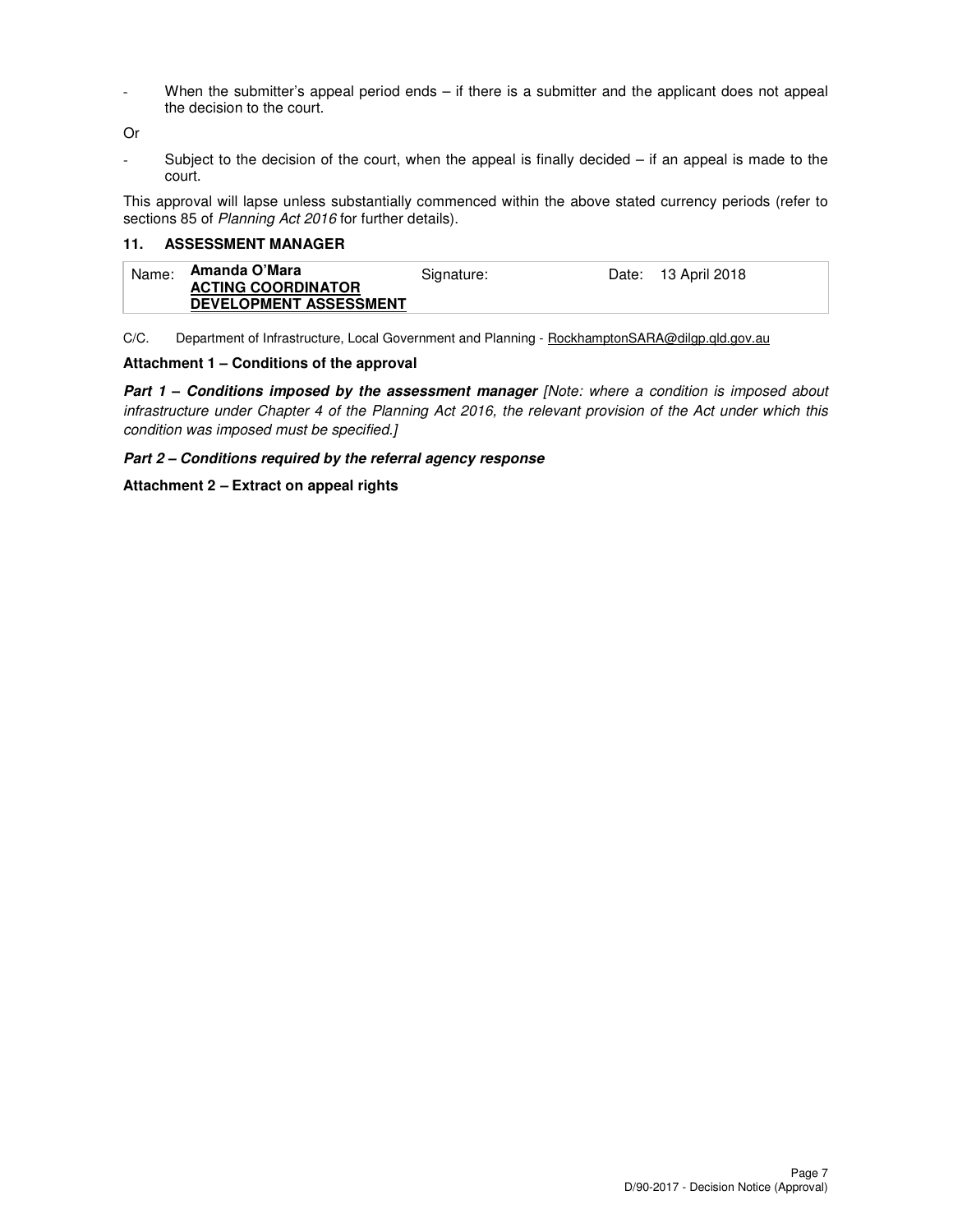

# **Attachment 1 – Part 1 Rockhampton Regional Council Conditions**

Planning Act 2016

- 1.0 ADMINISTRATION
- 1.1 The Developer and his employee, agent, contractor or invitee is responsible for ensuring compliance with the conditions of this development approval.
- 1.2 Where these Conditions refer to "Council" in relation to requiring Council to approve or to be satisfied as to any matter, or conferring on the Council a function, power or discretion, that role may be fulfilled in whole or in part by a delegate appointed for that purpose by the Council.
- 1.3 All conditions, works, or requirements of this development approval must be undertaken, completed, and be accompanied by a Compliance Certificate for any operational works required by this development approval:
	- 1.3.1 to Council's satisfaction;
	- 1.3.2 at no cost to Council; and
	- 1.3.3 prior to the commencement of the use,

unless otherwise stated.

- 1.4 Infrastructure requirements of this development approval must be contributed to the relevant authorities, where applicable, at no cost to Council, prior to the commencement of the use, unless otherwise stated.
- 1.5 The following further Development Permits must be obtained prior to the commencement of any works associated with their purposes:
	- 1.5.1 Operational Works:
		- (i) Road Works;
		- (ii) Access Works;
		- (iii) Stormwater Works;
		- (iv) Site Works; and
	- 1.5.2 Building Works.
- 1.6 The following Development Permits may be required (refer to condition 5.3) prior to the commencement of any works associated with their purposes:
	- 1.6.1 Plumbing and Drainage Works
- 1.7 All Development Permits for Operational Works and Plumbing and Drainage Works (if required) must be obtained prior to the issue of a Development Permit for Building Works.
- 1.8 All works must be designed, constructed and maintained in accordance with the relevant Council policies, guidelines and standards, unless otherwise stated.
- 1.9 All engineering drawings/specifications, design and construction works must be in accordance with the requirements of the relevant Australian Standards and must be approved, supervised and certified by a Registered Professional Engineer of Queensland.
- 2.0 APPROVED PLANS AND DOCUMENTS
- 2.1 The approved development must be completed and maintained generally in accordance with the approved plans and documents, except where amended by any condition of this development approval: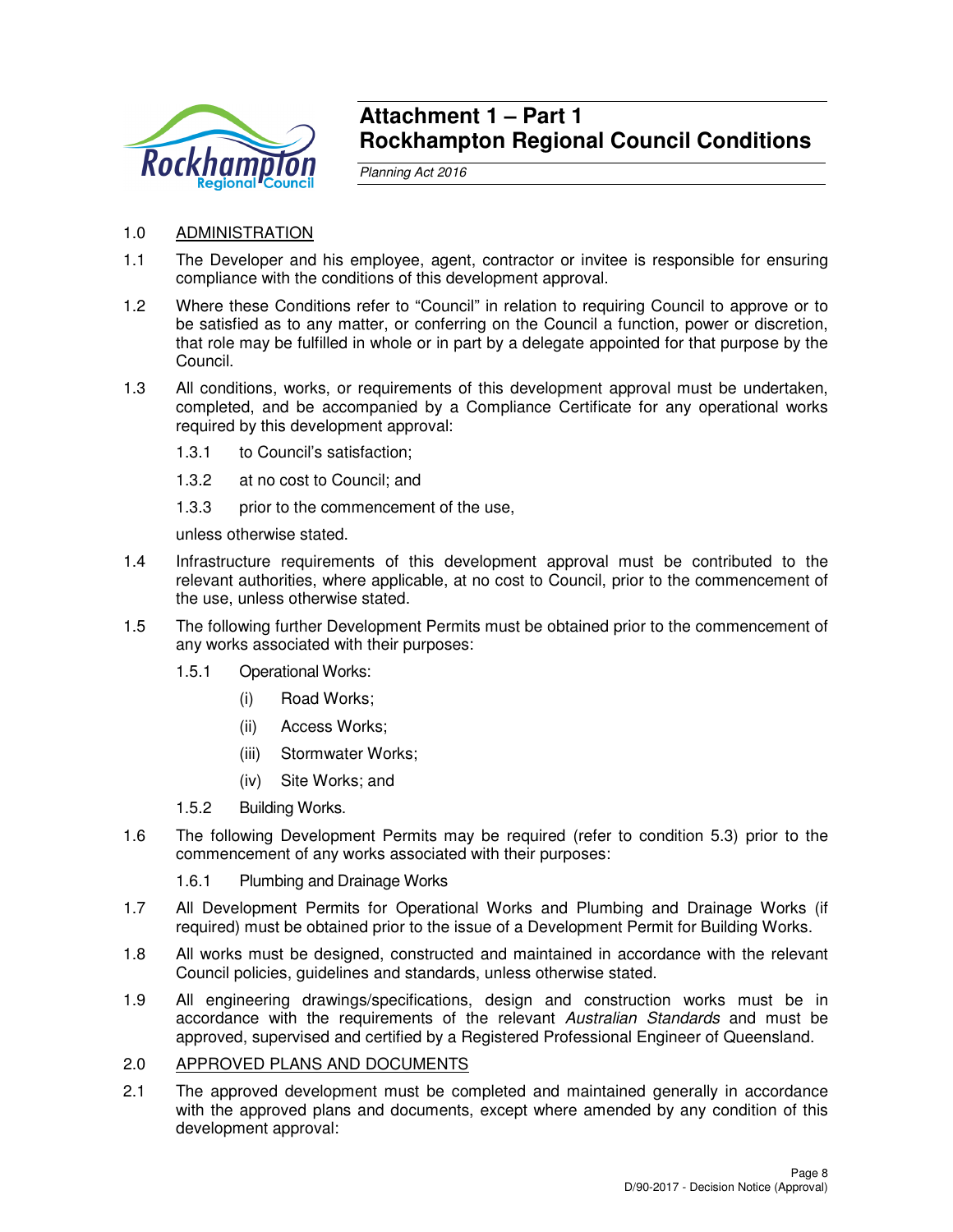| <b>Drawing/Report Title</b>                  | <b>Prepared by</b>                     | Date              | Reference<br>Number            | Version/<br><b>Issue</b> |
|----------------------------------------------|----------------------------------------|-------------------|--------------------------------|--------------------------|
| Site Concept Plan                            | Dileigh Consulting<br>Engineers        | February 2018     | D16.150-SK01<br>(Sheet 1 of 5) | Rev. D                   |
| Locality Plan                                | <b>Dileigh Consulting</b><br>Engineers | February 2018     | D16.150-SK01<br>(Sheet 2 of 5) | Rev. D                   |
| <b>Access Swept Paths</b>                    | <b>Dileigh Consulting</b><br>Engineers | February 2018     | D16.150-SK04<br>(Sheet 4 of 5) | Rev. D                   |
| <b>Access Site Distance</b><br>Check         | <b>Dileigh Consulting</b><br>Engineers | February 2018     | D16.150-SK05<br>(Sheet 5 of 5) | Rev. D                   |
| Post Developed<br>Stormwater<br>Catchments   | Dileigh Consulting<br>Engineers        | 28 June 2017      | D16.150-SK12<br>(Sheet 2 of 4) | Rev. A                   |
| <b>Music Sub-Catchments</b>                  | <b>Dileigh Consulting</b><br>Engineers | 28 June 2017      | D16.150-SK13<br>(Sheet 3 of 4) | Rev. A                   |
| Site Sections (Lot 93)                       | <b>Dileigh Consulting</b><br>Engineers | 28 June 2017      | D16.150-SK14<br>(Sheet 4 of 4) | Rev. A                   |
| <b>Acid Sulphate Soils</b><br>Report         | Construction<br><b>Sciences</b>        | 8 August 2017     | 2128E.P.639                    | Version A                |
| <b>Site Concept Plan</b><br>(Mitigation Map) | <b>Dileigh Consulting</b><br>Engineers | <b>June 2017</b>  | D16.150-SK01<br>(Sheet 1 of 2) | Rev. B                   |
| <b>HES Wetland Impact</b><br>Assessment      | Denley<br>Environmental                | 26 June 2017      | Nil                            | <b>Version C</b>         |
| <b>Engineering Report</b>                    | <b>Dileigh Consulting</b><br>Engineers | 16 November 2017  | Nil                            | <b>Rev. 03</b>           |
| Flood Study of Riverine<br>Flooding          | <b>Dileigh Consulting</b><br>Engineers | 28 September 2017 | Nil                            | <b>Rev. 01</b>           |

- 2.2 Where there is any conflict between the conditions of this development approval and the details shown on the approved plans and documents, the conditions of this development approval must prevail.
- 2.3 Where conditions require the above plans or documents to be amended, the revised document(s) must be submitted for approval by Council prior to the submission of an application for a Development Permit for Operational Works.
- 3.0 ROAD WORKS
- 3.1 A Development Permit for Operational Works (road works) must be obtained prior to the commencement of any road works required by this development approval.
- 3.2 All road works must be designed and constructed in accordance with the approved plans (refer to condition 2.1), Capricorn Municipal Development Guidelines, and relevant Australian Standards and Austroads Guidelines and the provisions of a Development Permit for Operational Works (road works).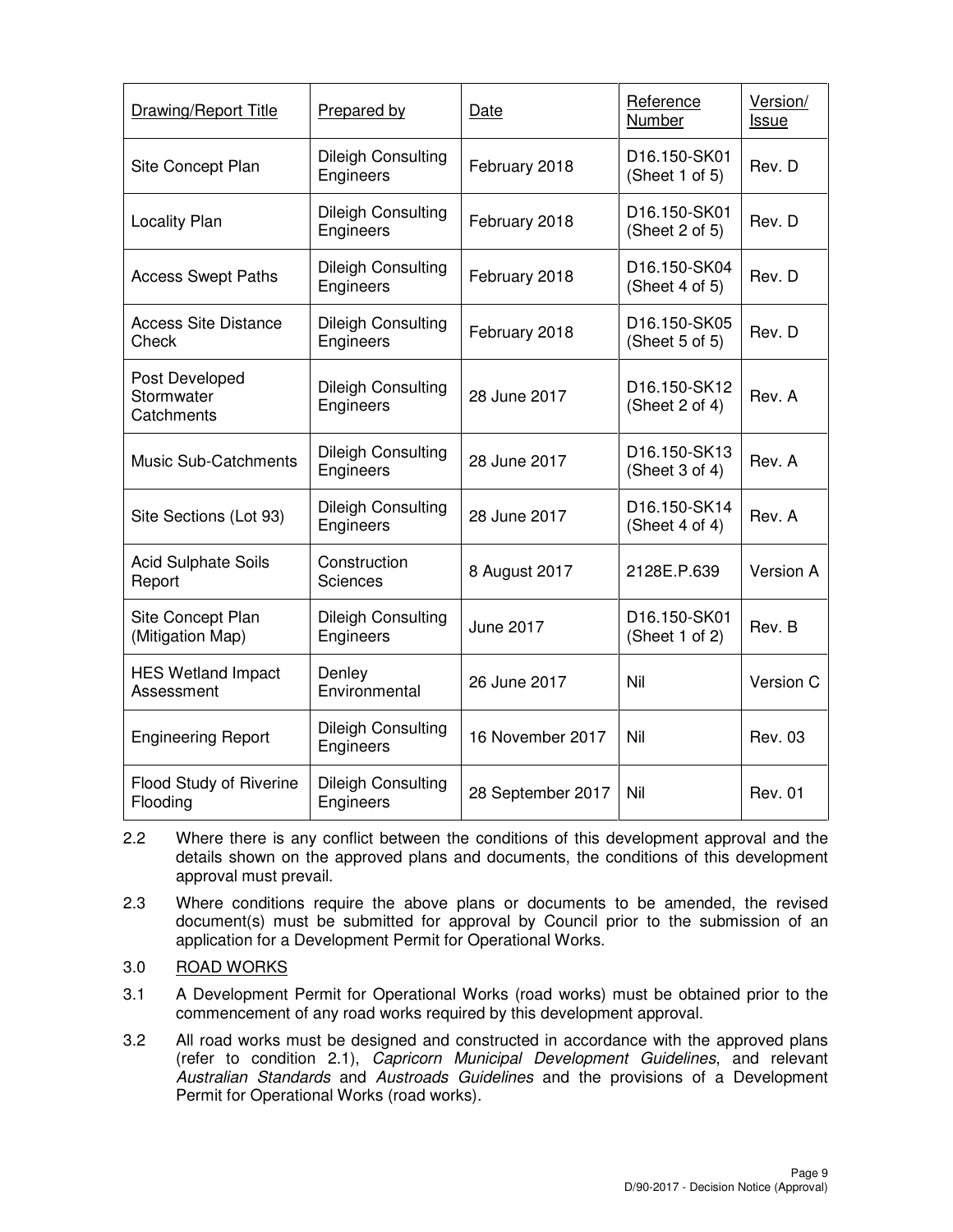- 3.3 Construction of the proposed access and associated road widenings at the intersection of Edwards Road and Nine Mile Road in accordance with the requirements of the Capricorn Municipal Development Guidelines, Austroads Guidelines and the Main Roads Planning and Design Manual.
- 3.4 Traffic signs and pavement markings must be provided in accordance with the Manual of Uniform Traffic Control Devices – Queensland. Where necessary, existing traffic signs and pavement markings must be modified in accordance with the Manual of Uniform Traffic Control Devices – Queensland.
- 4.0 ACCESS WORKS
- 4.1 A Development Permit for Operational Works (access works) must be obtained prior to the commencement of any access works on the development site.
- 4.2 All access works must be designed and constructed in accordance with the approved plans (refer to condition 2.1), Capricorn Municipal Development Guidelines, and the provisions of a Development Permit for Operational Works (access works).
- 4.3 All access, parking and vehicle manoeuvring areas must be constructed and surface treated in accordance with the approved site plan (refer to condition 2.1). All surface treatments must be constructed, operated and maintained in a manner so that there is no significant impact on the amenity of adjoining premises or the surrounding area being caused due to the emission of dust or resulting in sediment laden water.
- 4.4 The existing access to the development at Nine Mile Road must be closed.
- 4.5 A new access to the development must be provided within the unformed road reserve to align with Edward Street.

Note: 'Works In Road Reserve' (WIRR) approval must be obtained by the applicant to construct a private access within the road reserve.

- 4.6 The proposed access located within the road reserve must be maintained by the owner of the subject site at no cost to Council.
- 4.7 All vehicles must ingress and egress the development in a forward gear.
- 4.8 Any application for a Development Permit for Operational Works (access) must be accompanied by detailed and scaled plans, which demonstrate the turning movements/swept paths of the largest vehicle to access the development site including refuse collection vehicles.
- 4.9 All vehicle operations associated with the development must be directed by suitable directional, informative, regulatory or warning signs in accordance with Australian Standard AS1742.1 "Manual of uniform traffic control devices" and Australian Standard AS2890.1 "Parking facilities – Off-street car parking".

# 5.0 PLUMBING AND DRAINAGE WORKS

- 5.1 All water works must be designed and constructed in accordance with the Water Supply (Safety and Reliability) Act 2008 and Plumbing and Drainage Act 2002.
- 5.2 On-site water supply for domestic and fire-fighting purposes must be provided and may include the provision of a bore, dams, water storage tanks or a combination of each.
- 5.3 On-site sewerage treatment and disposal must be provided in accordance with the Queensland Plumbing and Wastewater Code and Council's Plumbing and Drainage Policies. The on-site sewerage treatment and disposal area must not be located within the existing wetland areas or conflict with the separation distance as detailed with the Queensland Plumbing and Wastewater Code.

Note: Alternatively, a portable toilet is accepted in place of on-site sewerage treatment and disposal being provided. The portable toilet must be appropriately secured to ensure it is resilient to weather conditions and must be located 500 millimetres above the Q100 Defined Flood Level. Waste generated by the portable toilet must be disposed of, when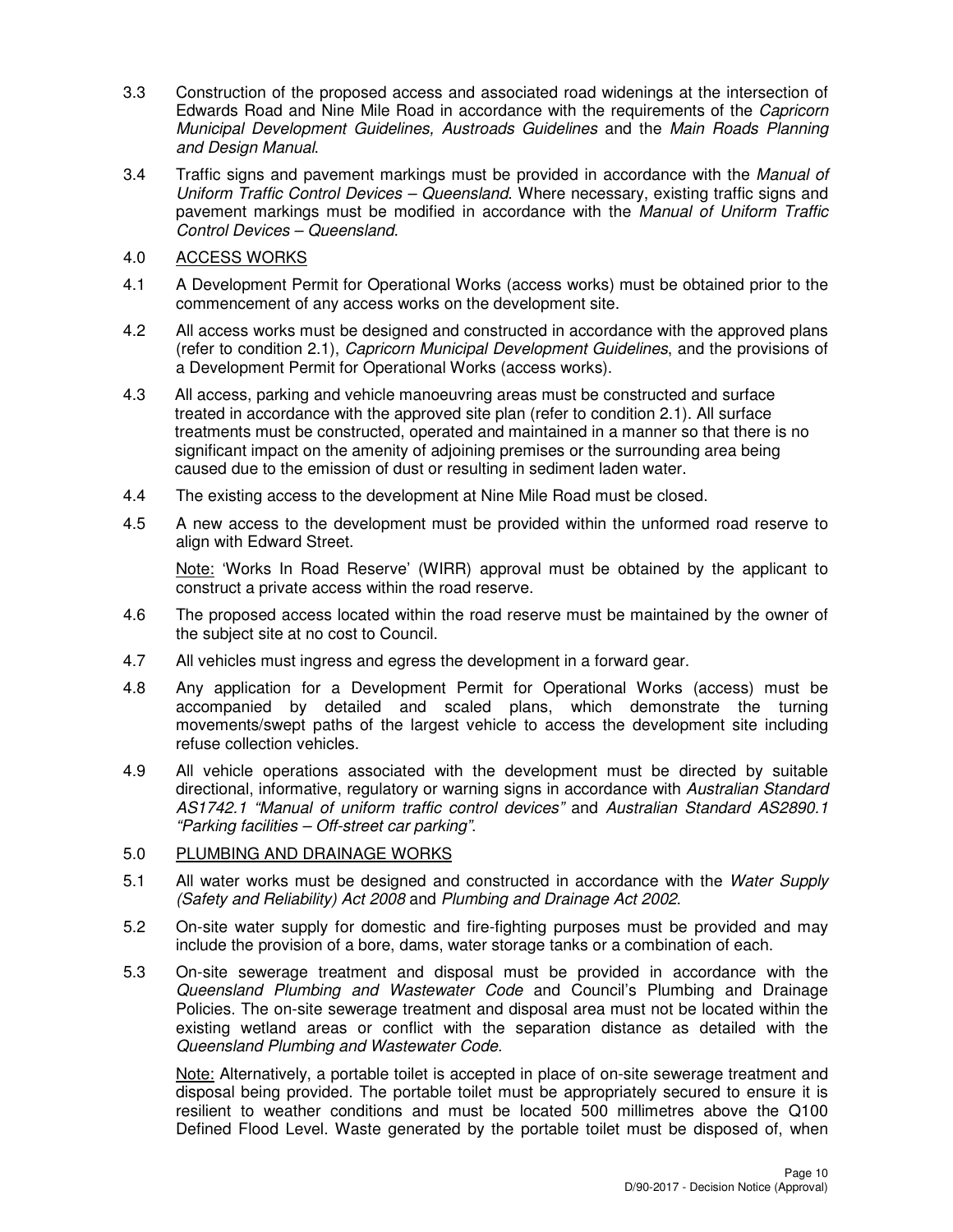required, by an authorised regulated waste company. No contaminants are permitted to be released to land or water.

- 5.4 All sanitary drainage works must comply with Australian Plumbing and Drainage Standard AS3500 Part 2 section 3 and 4 for flood affected areas.
- 6.0 STORMWATER WORKS
- 6.1 A Development Permit for Operational Works (stormwater works) must be obtained prior to the commencement of any stormwater works required by this development approval.
- 6.2 All stormwater drainage works must be designed and constructed in accordance with the approved plans (refer to condition 2.1), Queensland Urban Drainage Manual, Capricorn Municipal Development Guidelines, and sound engineering practice and the provisions of a Development Permit for Operational Works (stormwater works).
- 6.3 All stormwater must drain to a demonstrated lawful point of discharge and must not adversely affect surrounding land or infrastructure in comparison to the pre-development conditions, including but not limited to blocking, altering or diverting existing stormwater runoff patterns or having the potential to cause damage to other infrastructure.
- 6.4 The development must not increase peak stormwater runoff for a selected range of storm events up to and including a one per cent (1%) Annual exceedance probability storm event, for the post-development conditions.
- 6.5 Washdown bay must not be drained direct to the proposed wetland/detention basin without the water being treated. An oil and grease separator must be provided to the proposed washdown bay outlet. Oil and grease separator must be maintained by the owner at no cost to Council as per manufacture's standards.
- 6.6 Any application for a Development Permit for Operational Works (stormwater works) must be accompanied by engineering plans with details of any new drainage systems including retention systems, inlet and outlet structures, or the amendment and upgrading of existing drainage systems to implement the proposed drainage strategy.
- 6.7 Any excavation or filling works occurring within the sand extractive area must not concentrate or divert stormwater into an adjoining property exceeding the existing predevelopment scenario. Furthermore, should pondage occur this must be managed on-site and must not cause or allow ponding of water on any adjoining property. Any discharge of such pondage water to adjacent properties must be approved prior to any such occurrence.
- 6.8 The detention basin/bio-basin as identified on the approved plans (refer to condition 2.1) must be landscaped in accordance with Council's requirements. Any application for a Development Permit for Operational Works (stormwater works) must be accompanied by detailed plans, specifications and a maintenance plan for the detention basin/proposed on Lot 93, and the design must:
	- 6.8.1 be suitable to the climate and incorporate predominately native species;
	- 6.8.2 maximise areas suitable for on-site infiltration of stormwater;
	- 6.8.3 incorporate shade trees; and
	- 6.8.4 demonstrate that all areas apart from garden beds are fully turfed or hydromulched.

# 7.0 ROOF AND ALLOTMENT DRAINAGE WORKS

- 7.1 All roof and allotment drainage works must be designed and constructed in accordance with the approved plans (refer to condition 2.1), Queensland Urban Drainage Manual, Capricorn Municipal Development Guidelines, sound engineering practice.
- 7.2 All roof and allotment runoff from the development must be directed to a lawful point of discharge and must not restrict, impair or change the natural flow of runoff water or cause a nuisance to surrounding land or infrastructure.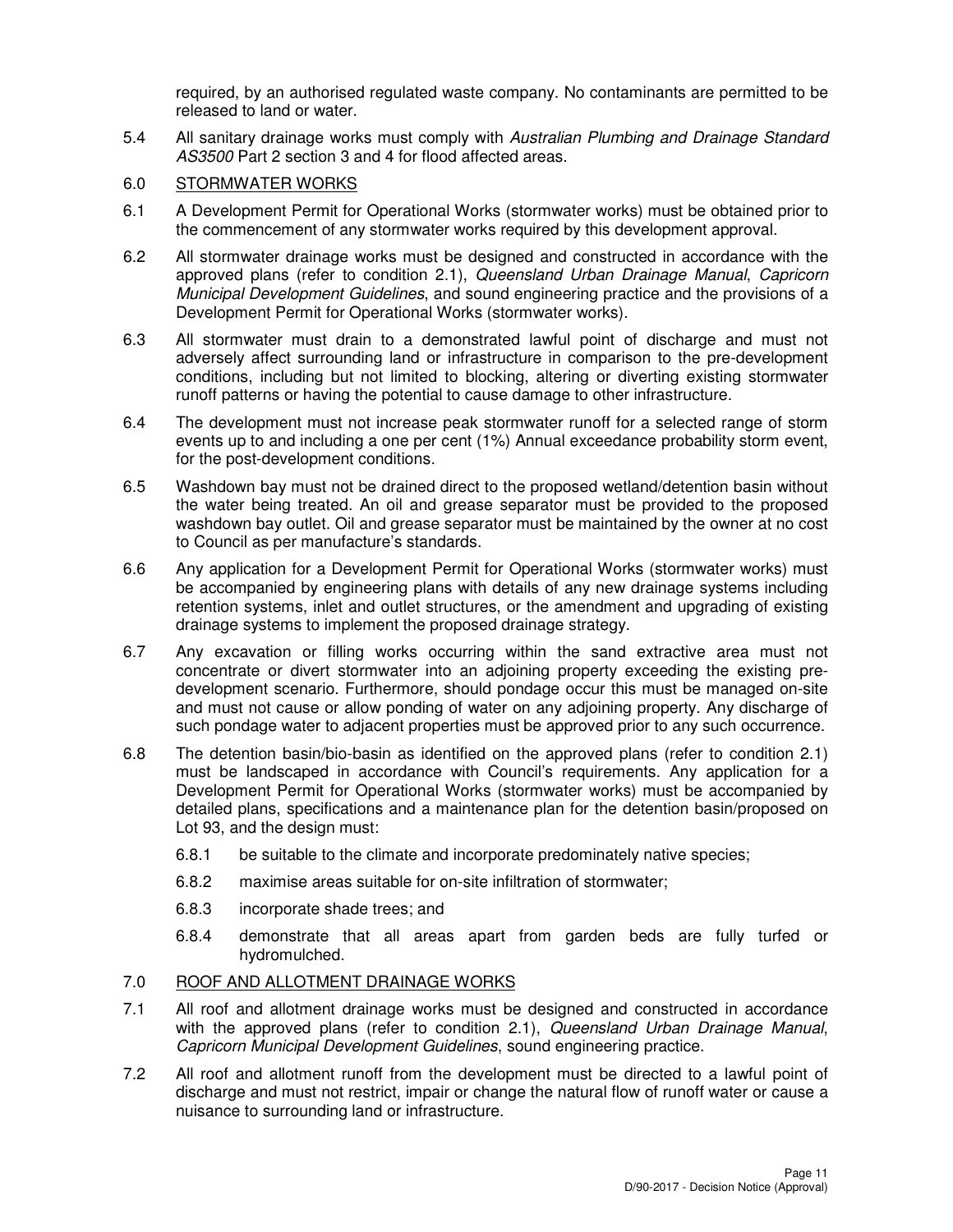#### 8.0 SITE WORKS

- 8.1 A Development Permit for Operational Works (site works) must be obtained prior to the commencement of any site works on the development site.
- 8.2 Any application for a Development Permit for Operational Works (site works) must be accompanied by an earthworks plan that clearly identifies the following:
	- 8.2.1 the location of cut and/or fill;
	- 8.2.2 the type of fill to be used and the manner in which it is to be compacted;
	- 8.2.3 the quantum of fill to be deposited or removed and finished cut and/or fill levels;
	- 8.2.4 details of any proposed access routes that are intended to be used to transport fill to or from the development site; and
	- 8.2.5 the maintenance of access roads to and from the development site so that they are free of all cut and/or fill material and cleaned as necessary.
- 8.3 All earthworks must be undertaken in accordance with Australian Standard AS3798 "Guidelines on earthworks for commercial and residential developments".
- 8.4 Any application for a Development Permit for Operational Works (site works) must be accompanied by a detailed acid sulphate soil investigation report considering the whole extraction area. Should the results of the investigation indicate the presence of acid sulphate soils, then an appropriate management plan must be submitted to Council as part of any application for a Development Permit for Operational Works (site works). The detailed investigation and associated management plan must be carried out in accordance with the Queensland Acid Sulphate Soil Technical Manual and State Planning Policy 2017.
- 8.5 Site works must be constructed such that they do not, at any time, in any way restrict, impair or change the natural flow of runoff water, or cause a nuisance or worsening to surrounding land or infrastructure.
- 8.6 Retaining structures above one (1) metre in height that are not incidental works to a Development Permit for Building Works, must not be constructed unless separately and specifically certified by a Registered Professional Engineer of Queensland and must be approved as part of a Development Permit for Operational Works (site works).
- 8.7 All site works must be undertaken to ensure that there is:
	- 8.7.1 a lawful point of discharge to which the approved works drain during construction phase.

#### 9.0 BUILDING WORKS

- 9.1 A Development Permit for Building Works must be obtained for the proposed structures on the development site.
- 9.2 All buildings or structures located on site must not exceed a maximum height of ten (10) metres above the natural ground level.
- 9.3 All non-habitable areas subjected to flood inundation during a one per cent (1%) Annual exceedance probability (AEP) flood event must be designed and constructed using suitable flood resilient materials.
- 9.4 A sealed area for the storage of oils, fuel and other fluids must be provided and must be a minimum of 500 millimetres above a one per cent (1%) Annual exceedance probability (AEP) floods inundation level.
- 9.5 All electrical and telecommunication services and utilities connected to the property, including electrical outlets, must be designed and installed at such a height that they are a minimum of 500 millimetres above a one per cent (1%) Annual exceedance probability (AEP) flood level.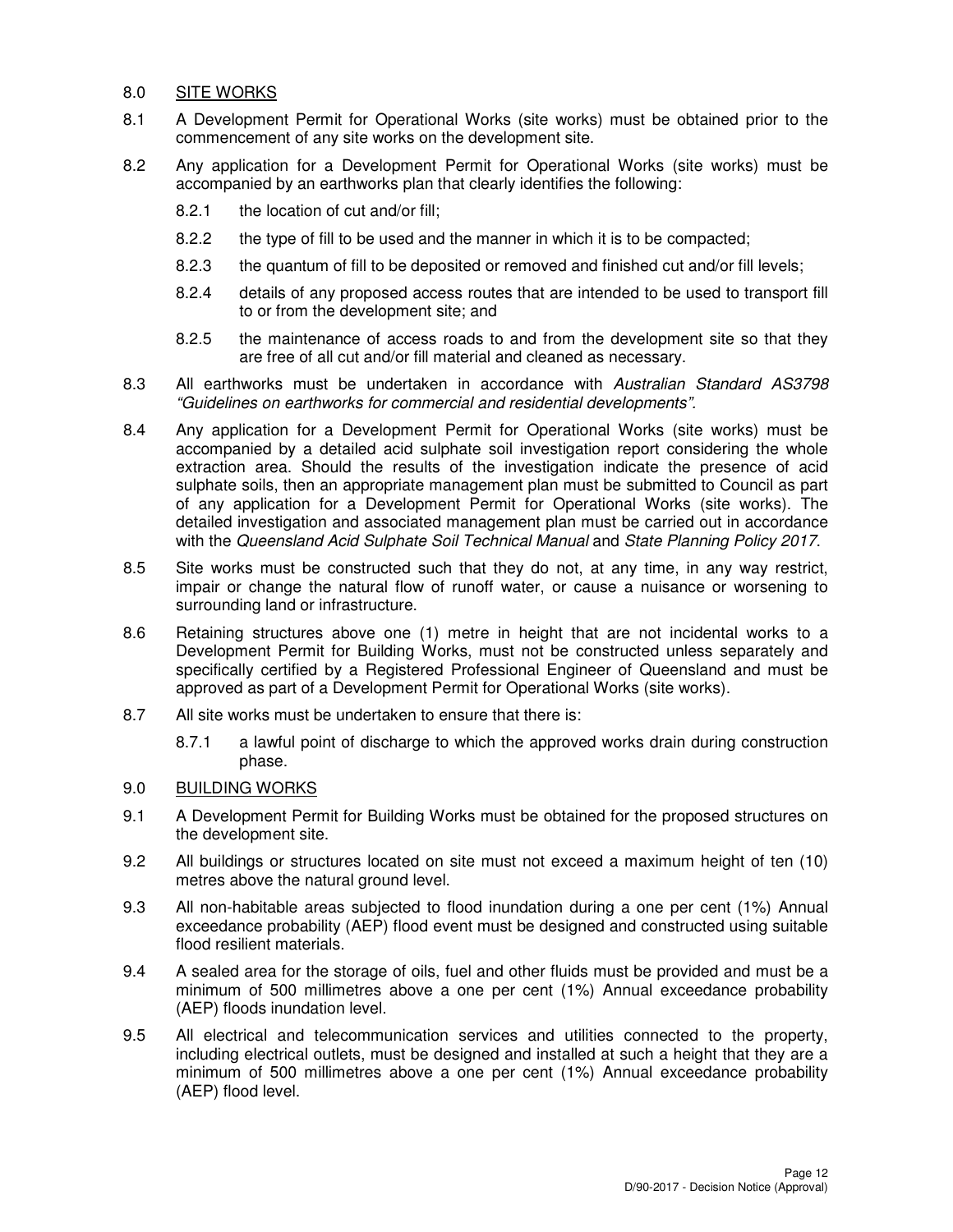# 10.0 LANDSCAPING WORKS

- 10.1 A landscape buffer must be provided towards the front boundary of Lot 93 on PL4022. The buffer must be of an adequate length to screen the development from residences located to the east on the other side of Nine Mile Road. The buffer must incorporate dense planting of mature trees and be suitably designed in accordance with Rockhampton Region Planning Scheme 2016 - Planning Scheme Policy 6.12.
- 10.2 The landscaping buffer must be established within six (6) months of this decision taking effect, and is to predominantly contain plant species that are locally native to the Central Queensland region due to their low water dependency.
- 10.3 The landscape buffer must be subject to:
	- 10.3.1 a watering and maintenance plan during the establishment moment; and
	- 10.3.2 an ongoing maintenance and replanting programme.
- 10.4 Landscaping, or any part thereof, upon reaching full maturity, must not obstruct sight visibility zones as defined in the Austroads 'Guide to Traffic Engineering Practice' series of publications.

# 11.0 ELECTRICITY

11.1 Electricity services must be provided to the development in accordance with the standards and requirements of the relevant service provider.

## 12.0 TELECOMMUNICATIONS

12.1 Telecommunications services must be provided to the development in accordance with the standards and requirements of the relevant service provider.

# 13.0 ASSET MANAGEMENT

- 13.1 Any alteration necessary to electricity, telephone, water mains, sewerage mains, and/or public utility installations resulting from the development or in connection with the development, must be undertaken and completed at no cost to Council.
- 13.2 Any damage to existing stormwater, water supply and sewerage infrastructure, kerb and channel, pathway or roadway (including removal of concrete slurry from public land and Council infrastructure), that occurs while any works are being carried out in association with this development approval must be repaired at full cost to the developer. This includes the reinstatement of any existing traffic signs or pavement markings that may have been removed or damaged.

#### 14.0 ENVIRONMENTAL

- 14.1 Any application for a Development Permit for Operational Works must be accompanied by an Erosion and Sediment Control Plan that addresses, but is not limited to, the following:
	- (i) objectives;
	- (ii) site location and topography;
	- (iii) vegetation;
	- (iv) site drainage;
	- (v) soils;
	- (vi) erosion susceptibility;
	- (vii) erosion risk;
	- (viii) concept;
	- (ix) design; and
	- (x) implementation,

for the construction and post-construction phases of work.

14.2 The Erosion and Sediment Control Plan must be prepared by a Registered Professional Engineer of Queensland in accordance with the Capricorn Municipal Design Guidelines, must be implemented, monitored and maintained for the duration of the development works, and until all exposed soil areas are permanently stabilised (for example, turfed,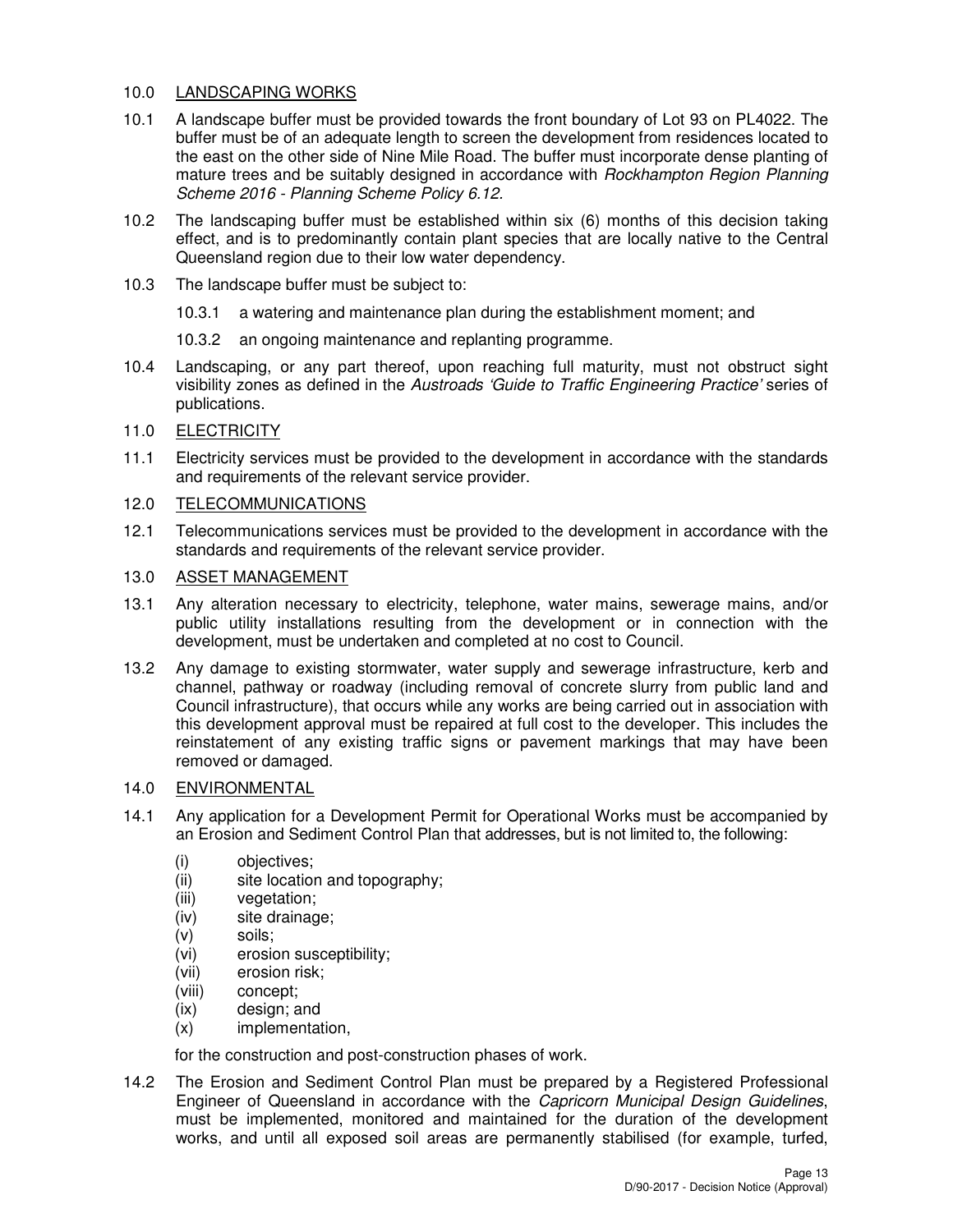hydromulched, concreted, landscaped). The plan must be available on-site for inspection by Council Officers whilst all works are being carried out.

- 14.3 No works are to commence on the site unless and until an Erosion and Sediment Control Plan has been approved by Council.
- 15.0 ENVIRONMENTAL HEALTH
- 15.1 Any lighting devices associated with the development, such as sensory lighting, must be positioned on the development site and shielded so as not to cause glare or other nuisance to nearby residents and motorists. Night lighting must be designed, constructed and operated in accordance with Australian Standard AS4282 "Control of the obtrusive effects of outdoor lighting".
- 15.2 Noise emitted from the activity must not cause an environmental nuisance.
- 15.3 No contaminants are permitted to be released to land or water, including soil, silt, oils, detergents, etcetera. Any wash-down areas used for the maintenance or cleaning of equipment (including vehicles) must be appropriately bunded and drained to a holding tank and evaporated.
- 15.4 All chemicals and/or environmentally hazardous liquids must be contained within a covered, bunded storage area that has a volume of at least that of the largest container in the bund plus twenty-five percent (25%) of the total storage capacity.
- 15.5 An appropriate spill kit must be kept on-site for neutralising or decontaminating spills. The spill kit must be clearly identifiable, maintained regularly and stored in a central location that is easily accessible to employees. Staff must be adequately trained in the use of these materials. The spill kit may consist of:
	- 15.5.1 a bin with a tight-fitting lid, partially filled with non-combustible absorbent material such as vermiculite;
	- 15.5.2 a broom, shovel, face shield, chemically-resistant boots and gloves; and
	- 15.5.3 waste bags and ties.
- 15.6 Any spillage of environmentally hazardous liquids or other materials must be cleaned up as quickly as practicable. Any spillage of waste and/or contaminants must not be hosed or swept to any stormwater drainage system, roadside gutter or waters.
- 15.7 All fuel dispensing areas must be drained to a holding tank. Contaminants within the holding tank must be removed and disposed of as regulated waste (for example, fuel, oil). Clean water can then be deposited to the stormwater system.
- 16.0 OPERATING PROCEDURES
- 16.1 The extractive industry is approved for extracting and screening activities at a maximum threshold of 4,999 tonnes per annum. The development must be undertaken in accordance with the approved plans (refer to condition 2.1) and is not to include blasting or dredging.

Note: A detailed record of the extraction, including date, quantity extracted and transported from site must be maintained on site for inspection by Council.

- 16.2 During the course of the extractive industry use, overburden material is to be progressively returned to the worked areas. Rehabilitation must be the subject of ongoing management and maintenance during the course of the use and include revegetation of worked areas using appropriate species endemic to the area. Once the use has ceased, within six (6) months, the site must be fully rehabilitated and revegetated to reflect the pre-development condition of the land.
- 16.3 All overburden extraction material must be stored on the site's elevated gravel hardstand pad (refer to condition 2.1) at least 500 millimetres above the Q100 Defined Flood Level.

Note: Any incidental stock piling occurring within the extraction area must not exceed three (3) metres above the pre-development ground level scenario.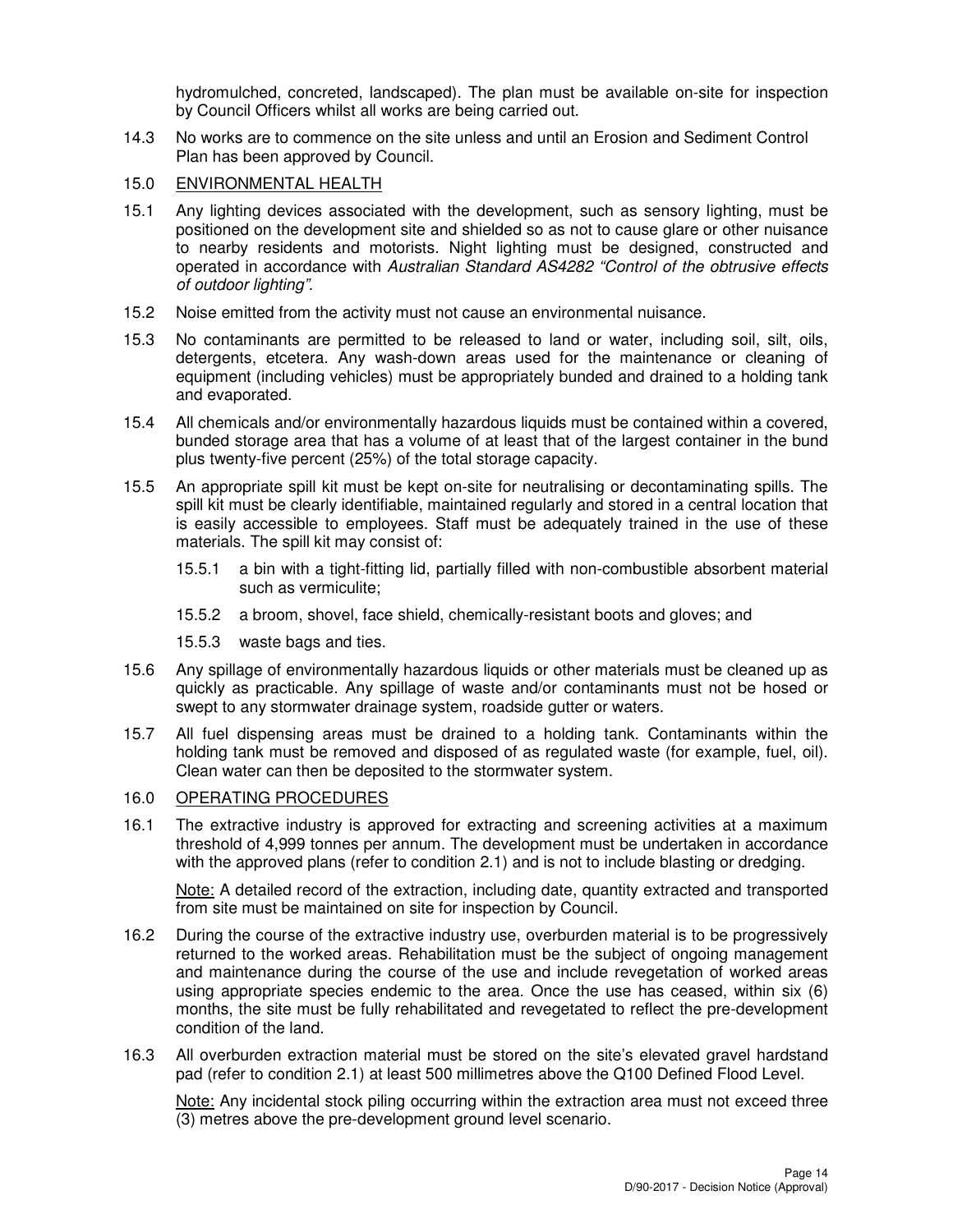- 16.4 Any water encountered within the extractive pit must be appropriately returned free of contaminants, to within the pit. This water must not be pumped or extracted in any way as part of sand extraction operations for external use or drainage purposes.
- 16.5 To prevent the emission of dust, all extraction materials must be securely covered when stored and/or transported to or from the site.
- 16.6 The hours of operations for the development site must be limited to:
	- (i) 0600 hours to 1800 hours on Monday to Friday, and
	- (ii) 0630 hours to 1430 hours on Saturday,

with no operations on Sundays or Public Holidays.

16.7 Truck movements (to and from the development site) are to involve a maximum of ten (10) vehicle trips, on average, per day.

Note: One (1) trip is equivalent to the movements to arrive and depart the development site, or vice versa.

- 16.8 Vehicle servicing and maintenance is only to occur within the dedicated vehicle maintenance shed as per the approved plans (refer to condition 2.1).
- 16.9 For public safety purposes, it is the responsibility of the owner to keep (or upgrade) the site's existing fencing and ensure it is maintained for security and safety purposes.
- 16.10 Operations on the site must have no significant impact on the amenity of adjoining premises or the surrounding area due to the emission of light, noise or dust.
- 16.11 When requested by Council, nuisance monitoring must be undertaken and recorded within three (3) months, to investigate any genuine complaint of nuisance caused by noise, light or dust. An analysis of the monitoring data and a report, including nuisance mitigation measures, must be provided to Council within fourteen (14) days of the completion of the investigation.
- 16.12 Where un-sealed surface treatments are utilised in access, parking and vehicle manoeuvring areas, contaminants such as oils or chemicals must not be released onto the surface treatment. All surface treatments must be operated and maintained in a manner so that there is no significant impact on the amenity of adjoining premises or the surrounding area being caused due to the emission of dust or resulting in sediment laden water.

Note: If the amenity impacts cannot be mitigated, the area must be sealed to Council's satisfaction.

- 16.13 Contaminated water must not be directly or indirectly released from the premises on to the ground, into groundwater or natural run-off systems.
- 16.14 The developer must prepare a Flood Contingency Plan for the subject site that addresses but is not limited to the following:
	- 16.14.1 The evacuation time;
	- 16.14.2 The distance to flood free land;
	- 16.14.3 The evacuation route; and
	- 16.14.4 The stage of the flood (defined flood event) when evacuation routes will be cut.
	- 16.14.5 Trigger points related to the Fitzroy River Gauge Height so adequate notice is given for evacuation. Supportive details as to how the amount of water over the evacuation route was determined for each trigger point;
	- 16.14.6 Details of how and where workshop items, motor parts, tyres, fluids and other equipment are to be stored 500 millimetres above the Q100 Defined Flood Level so they are not washed away; and
	- 16.14.7 Details of where the vehicles are to be stored during Flood Events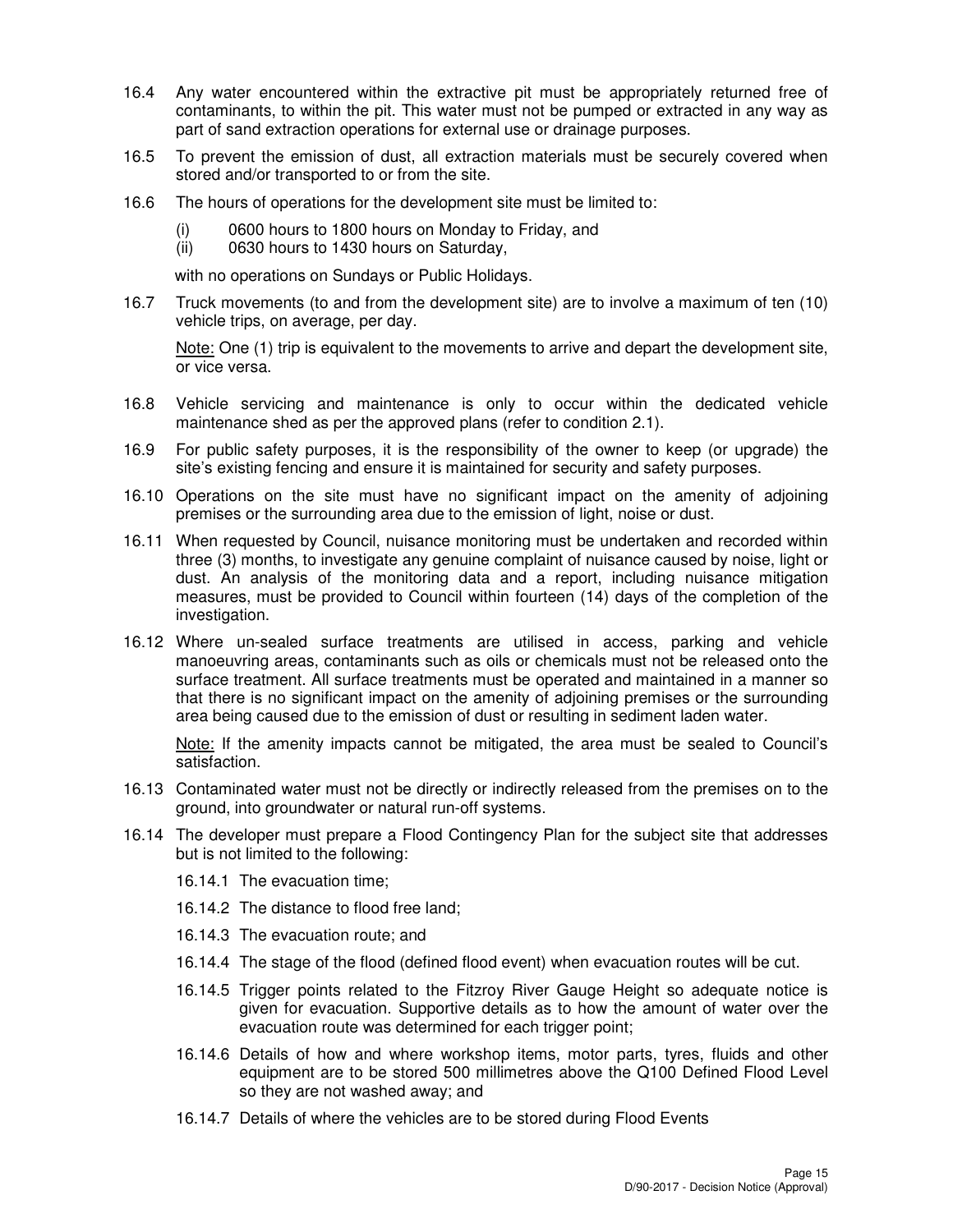Note: It is the responsibility of the owner or occupier of the land to implement the contingency plan during a flood event or if there is a risk of flooding near the land. A review and amendment of the plan must be undertaken with any change in the owner or occupier of the land. Council is not required to approve the Flood Contingency Plan and does not accept any liability for loss of or damage to property, or injury, or loss of life as a result of any person using or relying on the plan or failing to use the plan during a flood event.

- 16.15 All waste must be stored within a waste storage area (for example, general waste, recyclable waste, pallets, empty drums etcetera) which is located on the elevated gravel hardstand pad (refer to condition 2.1) at least 500 millimetres above the Q100 Defined Flood Level. The owner of the land must ensure that:
	- 16.15.1 the area is kept in a clean and tidy condition;
	- 16.15.2 no waste material is stored external to the waste storage area/s;
	- 16.15.3 must be treated properly within the site or removed by the owner;
	- 16.15.4 all wash down of refuse containers takes place in the existing washdown facility;
	- 16.15.5 contaminants/washdown does not discharge into water courses, drainage lines or onto adjoining properties; and
	- 16.15.6 the area is maintained in accordance with Environmental Protection Regulation 2008.
- 16.16 All construction materials, waste, waste skips, machinery and contractors' vehicles must be located and stored or parked within the development site. Storage of materials or parking of construction machinery or contractors' vehicles must not occur within Nine Mile Road.

# ADVISORY NOTES

NOTE 1. Aboriginal Cultural Heritage

It is advised that under section 23 of the Aboriginal Cultural Heritage Act 2003, a person who carries out an activity must take all reasonable and practicable measures to ensure the activity does not harm Aboriginal cultural heritage (the "cultural heritage duty of care"). Maximum penalties for breaching the duty of care are listed in the Aboriginal cultural heritage legislation. The information on Aboriginal cultural heritage is available on the Department of Aboriginal and Torres Strait Islander and Partnerships website www.datsip.qld.gov.au.

# NOTE 2. General Environmental Duty

General environmental duty under the *Environmental Protection Act 1994* prohibits unlawful environmental nuisance caused by noise, aerosols, particles, dust, ash, fumes, light, odour or smoke beyond the boundaries of the development site during all stages of the development including earthworks, construction and operation.

#### NOTE 3. Licensable Activities

Should an activity licensable by Rockhampton Regional Council be proposed for the premises, Council's Environment and Public Health Unit should be consulted to determine whether any approvals are required. Such activities may include storage of flammable and combustible liquid and environmentally relevant activities such as motor vehicle workshop operations. Approval for such activities is required before 'fitout' and operation.

# NOTE 4. General Safety Of Public During Construction

The Work Health and Safety Act 2011 and Manual of Uniform Traffic Control Devices must be complied with in carrying out any construction works, and to ensure safe traffic control and safe public access in respect of works being constructed on a road.

# NOTE 5. Clearing within Road Reserve

It is a requirement under the *Nature Conservation Act 1992* that an approved Tree Clearing Permit is obtained from the Department of Environment and Heritage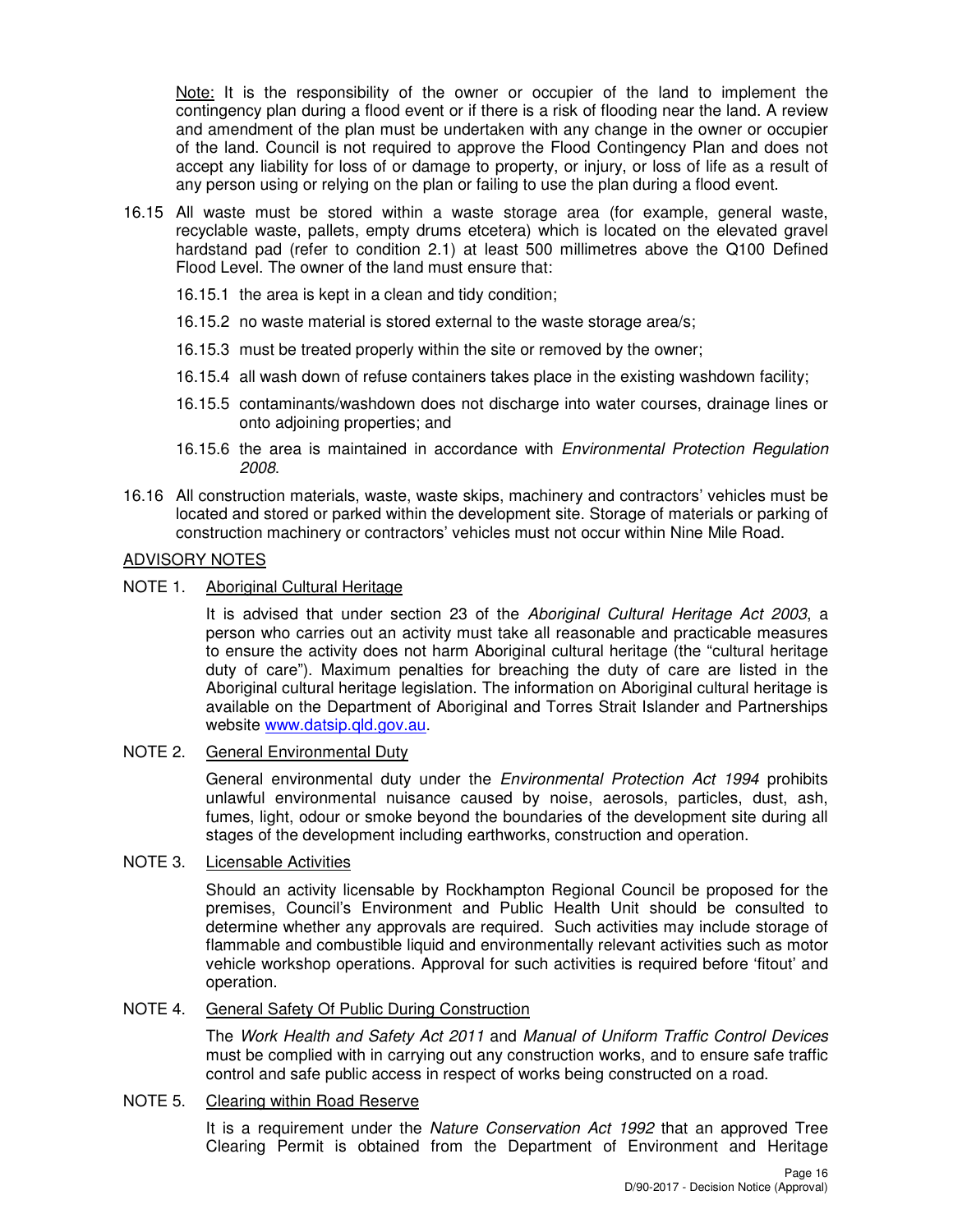Protection, prior to any tree clearing activities that are to occur within a road reserve that is under Council control.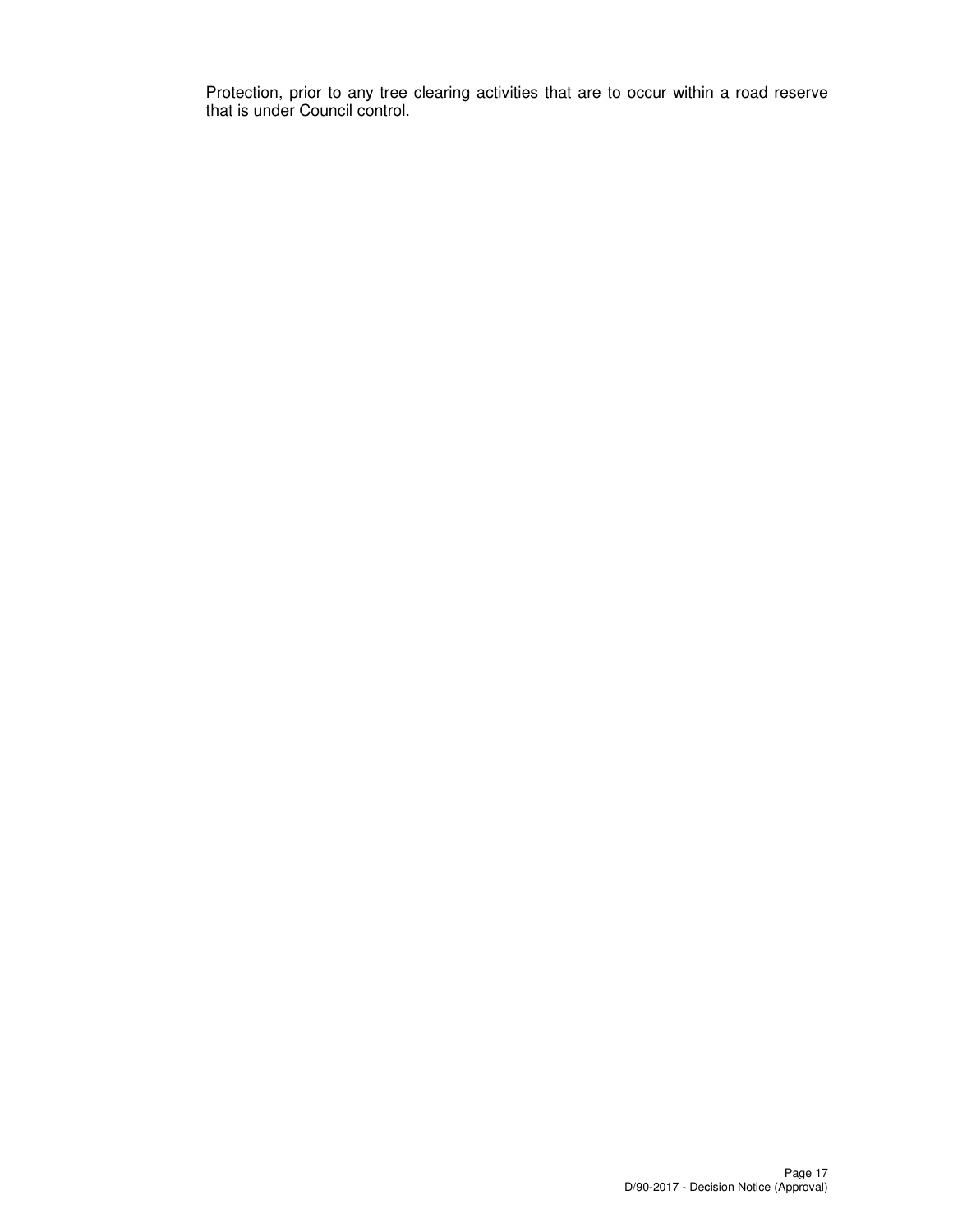

**Attachment 1 – Part 2 Referral Agency Conditions - Department of Infrastructure, Local Government and Planning** 

Planning Act 2016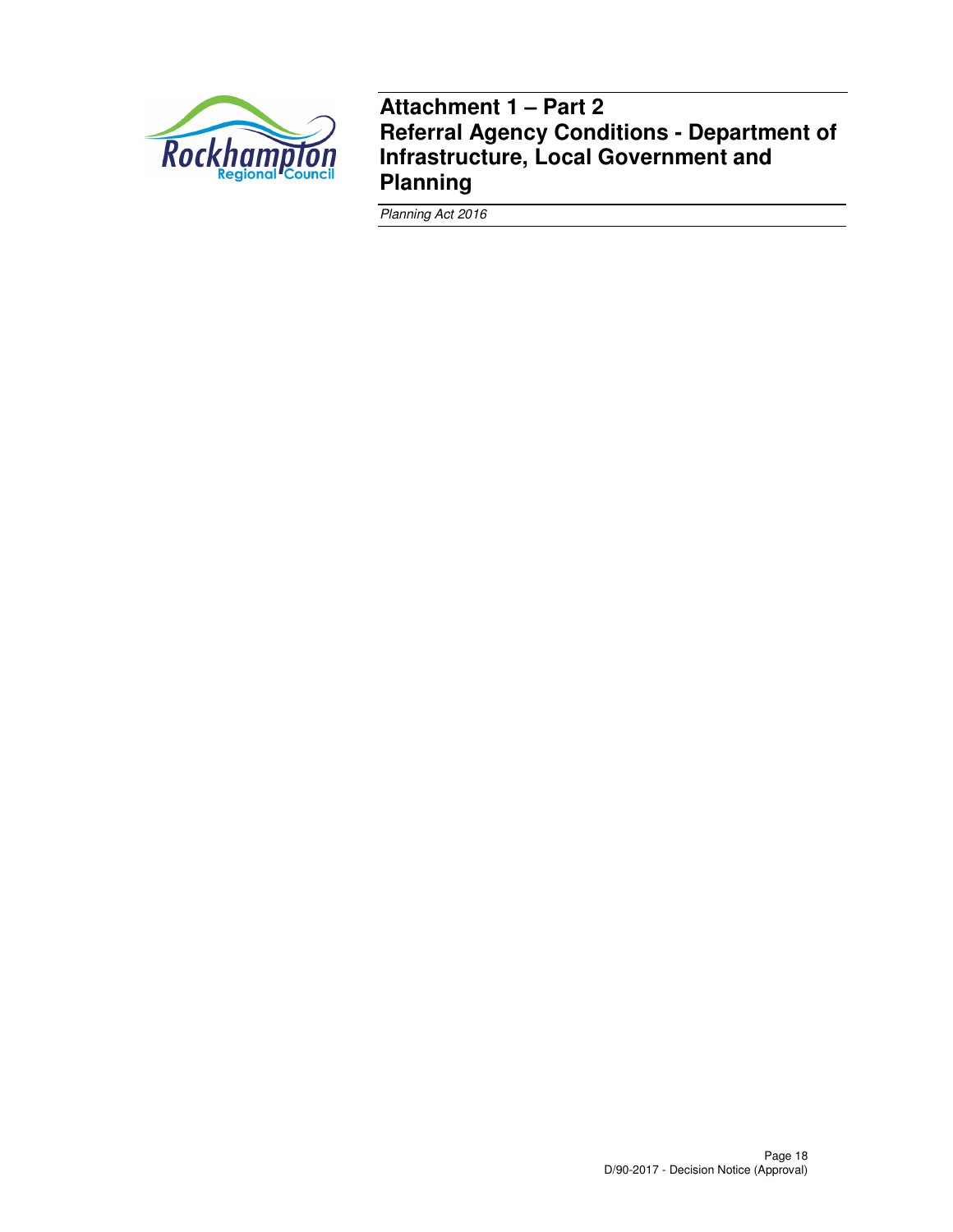

# **Attachment 2 - Appeal Rights**

PLANNING ACT 2016

The following is an extract from the Planning Act 2016 (Chapter 6)

#### **Appeal rights**

#### **229 Appeals to tribunal or P&E Court**

- (1) Schedule 1 states—
	- (a) matters that may be appealed to— (i) either a tribunal or the P&E Court; or (ii) only a tribunal; or (iii) only the P&E Court; and
	- (b) the person—
		- (i) who may appeal a matter (the **appellant**); and
		- (ii) who is a respondent in an appeal of the matter; and (iii) who is a co-respondent in an appeal of the matter; and
		- (iv) who may elect to be a co-respondent in an appeal of the matter.
- (2) An appellant may start an appeal within the appeal period.
- (3) The **appeal period** is—
	- (a) for an appeal by a building advisory agency—10 business days after a decision notice for the decision is given to the agency or
	- (b) for an appeal against a deemed refusal—at any time after the deemed refusal happens; or
	- (c) for an appeal against a decision of the Minister, under chapter 7, part 4, to register premises or to renew the registration of premises—20 business days after a notice is published under section 269(3)(a) or (4); or
	- (d) for an appeal against an infrastructure charges notice— 20 business days after the infrastructure charges notice is given to the person; or
	- (e) for an appeal about a deemed approval of a development application for which a decision notice has not been given—30 business days after the applicant gives the deemed approval notice to the assessment manager; or
	- (f) for any other appeal—20 business days after a notice of the decision for the matter, including an enforcement notice, is given to the person.
	- Note—

See the P&E Court Act for the court's power to extend the appeal period.

- (4) Each respondent and co-respondent for an appeal may be heard in the appeal.
- (5) If an appeal is only about a referral agency's response, the assessment manager may apply to the tribunal or P&E Court to withdraw from the appeal.
- (6) To remove any doubt, it is declared that an appeal against an infrastructure charges notice must not be about—
	- (a) the adopted charge itself; or
	- (b) for a decision about an offset or refund—
		- (i) the establishment cost of trunk infrastructure identified in a LGIP; or
		- (ii) the cost of infrastructure decided using the method
- included in the local government's charges resolution. **230 Notice of appeal**
- (1) An appellant starts an appeal by lodging, with the registrar of the tribunal or P&E Court, a notice of appeal that—
	- (a) is in the approved form; and
	- (b) succinctly states the grounds of the appeal.
- (2) The notice of appeal must be accompanied by the required fee.
- (3) The appellant or, for an appeal to a tribunal, the registrar must, within the service period, give a copy of the notice of appeal to—
- (a) the respondent for the appeal; and
- (b) each co-respondent for the appeal; and
- (c) for an appeal about a development application under schedule 1, table 1, item 1—each principal submitter for the development application; and
- (d) for an appeal about a change application under schedule 1, table 1, item 2—each principal submitter for the change application; and
- (e) each person who may elect to become a co-respondent for the appeal, other than an eligible submitter who is not a principal submitter in an appeal under paragraph  $(c)$  or  $(d)$ ; and
- (f) for an appeal to the P&E Court—the chief executive; and
- (g) for an appeal to a tribunal under another Act—any other person who the registrar considers appropriate.
- (4) The **service period** is—
	- (a) if a submitter or advice agency started the appeal in the P&E Court—2 business days after the appeal is started; or
	- (b) otherwise—10 business days after the appeal is started.
- (5) A notice of appeal given to a person who may elect to be a co-respondent must state the effect of subsection
- (6) A person elects to be a co-respondent by filing a notice of election, in the approved form, within 10 business days after the notice of appeal is given to the person*.*
- **231 Other appeals**
- (1) Subject to this chapter, schedule 1 and the P&E Court Act, unless the Supreme Court decides a decision or other matter under this Act is affected by jurisdictional error, the decision or matter is non-appealable.
- (2) The Judicial Review Act 1991, part 5 applies to the decision or matter to the extent it is affected by jurisdictional error.
- (3) A person who, but for subsection (1) could have made an application under the Judicial Review Act 1991 in relation to the decision or matter, may apply under part 4 of that Act for a statement of reasons in relation to the decision or matter.
- (4) In this section— **decision** includes—
	- (a) conduct engaged in for the purpose of making a decision; and
	- (b) other conduct that relates to the making of a decision; and
	- (c) the making of a decision or the failure to make a decision; and
	- (d) a purported decision; and
	- (e) a deemed refusal.

**non-appealable**, for a decision or matter, means the decision or matter—

- (a) is final and conclusive; and
- (b) may not be challenged, appealed against, reviewed, quashed, set aside or called into question in any other way under the Judicial Review Act 1991 or otherwise, whether by the Supreme Court, another court, a tribunal or another entity; and
- (c) is not subject to any declaratory, injunctive or other order of the Supreme Court, another court, a tribunal or another entity on any ground.

#### **232 Rules of the P&E Court**

- (1) A person who is appealing to the P&E Court must comply with the rules of the court that apply to the appeal.
- (2) However, the P&E Court may hear and decide an appeal even if the person has not complied with rules of the P&E Court.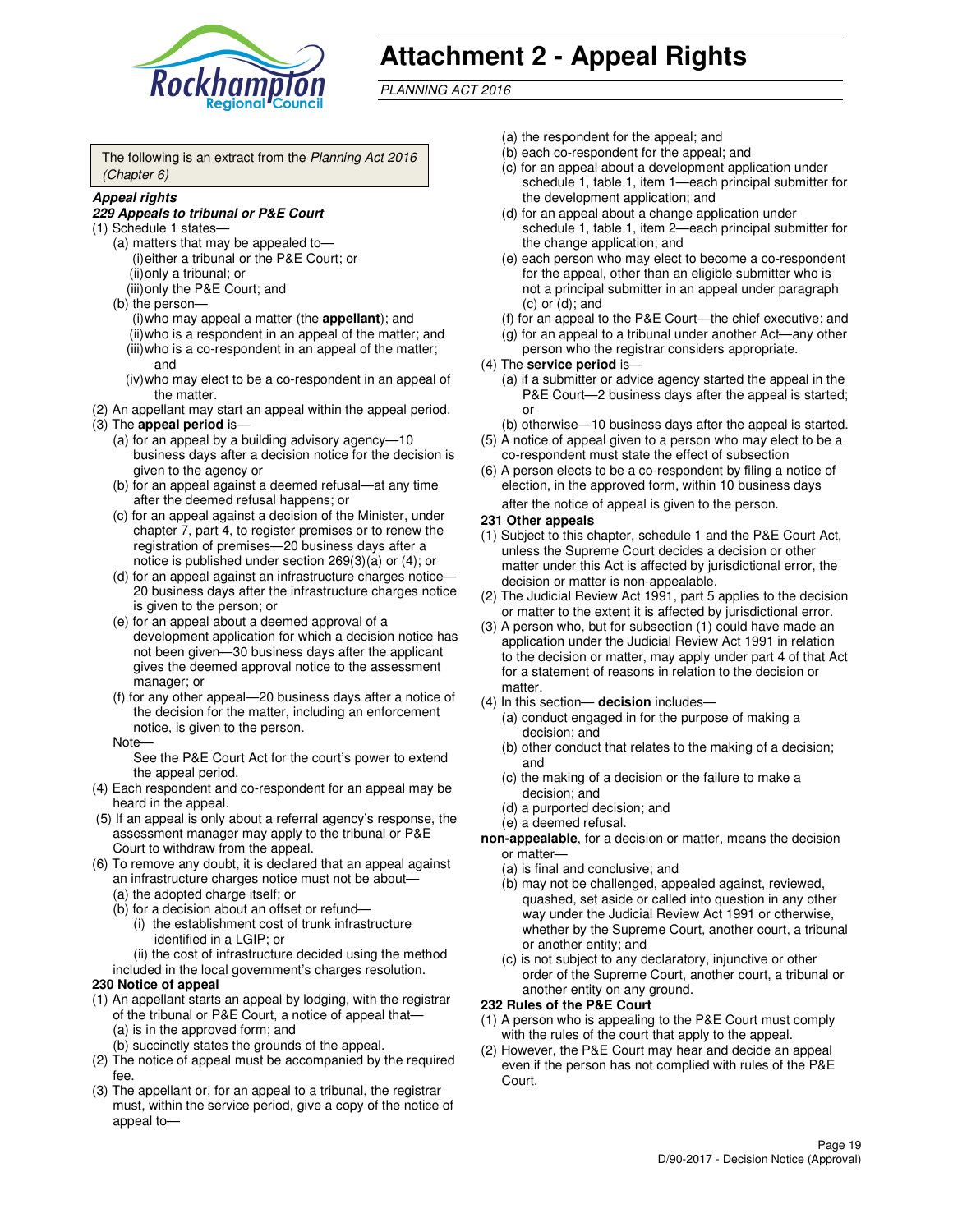

# **Appeal Rights**

PLANNING ACT 2016

# **Schedule 1**

# **Appeals section 229**

- **1 Appeal rights and parties to appeals**
- (1) Table 1 states the matters that may be appealed to—(a) the P&E court; or (b) a tribunal.
- (2) However, table 1 applies to a tribunal only if the matter involves—
	- (a) the refusal, or deemed refusal of a development application, for—
	- (i) a material change of use for a classified building; or
	- (ii) operational work associated with building work, a retaining wall, or a tennis court; or
	- (b) a provision of a development approval for—
	- (i) a material change of use for a classified building; or
- (ii) operational work associated with building work, a retaining wall, or a tennis court; or
	- (c) if a development permit was applied for—the decision to give a preliminary approval for—
		- (i) a material change of use for a classified building; or
		- (ii) operational work associated with building work, a retaining wall, or a tennis court; or
	- (d) a development condition if—
		- (i) the development approval is only for a material change of use that involves the use of a building classified under the Building Code as a class 2 building; and
		- (ii) the building is, or is proposed to be, not more than 3 storeys; and
		- (iii) the proposed development is for not more than 60 sole-occupancy units; or
	- (e) a decision for, or a deemed refusal of, an extension application for a development approval that is only for a material change of use of a classified building; or
	- (f) a decision for, or a deemed refusal of, a change application for a development approval that is only for a material change of use of a classified building; or
	- (g) a matter under this Act, to the extent the matter relates to—
		- (i) the Building Act, other than a matter under that Act that may or must be decided by the Queensland Building and Construction Commission; or
		- (ii) the Plumbing and Drainage Act, part 4 or 5; or
	- (h) a decision to give an enforcement notice in relation to a matter under paragraphs (a) to (g); or
	- (i) a decision to give an infrastructure charges notice; or
	- (j) the refusal, or deemed refusal, of a conversion application; or
	- (k) a matter that, under another Act, may be appealed to the tribunal; or
	- (l) a matter prescribed by regulation.
- (3) Also, table 1 does not apply to a tribunal if the matter
	- involves—
	- (a) for a matter in subsection  $(2)(a)$  to  $(d)$ 
		- (i) a development approval for which the development application required impact assessment; and
		- (ii) a development approval in relation to which the assessment manager received a properly made submission for the development application; or
	- (b) a provision of a development approval about the identification or inclusion, under a variation approval, of a matter for the development.
- (4) Table 2 states the matters that may be appealed only to the P&E Court.
- (5) Table 3 states the matters that may be appealed only to the tribunal.
- (6) In each table—
	- (a) column 1 states the appellant in the appeal; and
	- (b) column 2 states the respondent in the appeal; and
	- (c) column 3 states the co-respondent (if any) in the appeal; and
	- (d) column 4 states the co-respondents by election (if any) in the appeal.
- (7) If the chief executive receives a notice of appeal under section 230(3)(f), the chief executive may elect to be a corespondent in the appeal.

| Table 1<br>Appeals to the P&E Court and, for certain matters, to a tribunal                                      |                                                                                                                                                                                                                            |                        |                                |  |
|------------------------------------------------------------------------------------------------------------------|----------------------------------------------------------------------------------------------------------------------------------------------------------------------------------------------------------------------------|------------------------|--------------------------------|--|
| 1. Development applications<br>An appeal may be made against-<br>(c) a provision of the development approval; or | (a) the refusal of all or part of the development application; or<br>(b) the deemed refusal of the development application; or<br>(d) if a development permit was applied for-the decision to give a preliminary approval. |                        |                                |  |
| Column 1                                                                                                         | Column 2                                                                                                                                                                                                                   | Column 3               | Column 4                       |  |
| Appellant                                                                                                        | Respondent                                                                                                                                                                                                                 | Co-respondent          | Co-respondent by election      |  |
| $($ if any $)$<br>$(if$ any)                                                                                     |                                                                                                                                                                                                                            |                        |                                |  |
| The applicant                                                                                                    | The assessment                                                                                                                                                                                                             | If the appeal is about | 1 A concurrence agency that is |  |
|                                                                                                                  | manager                                                                                                                                                                                                                    | a concurrence          | not a co-respondent            |  |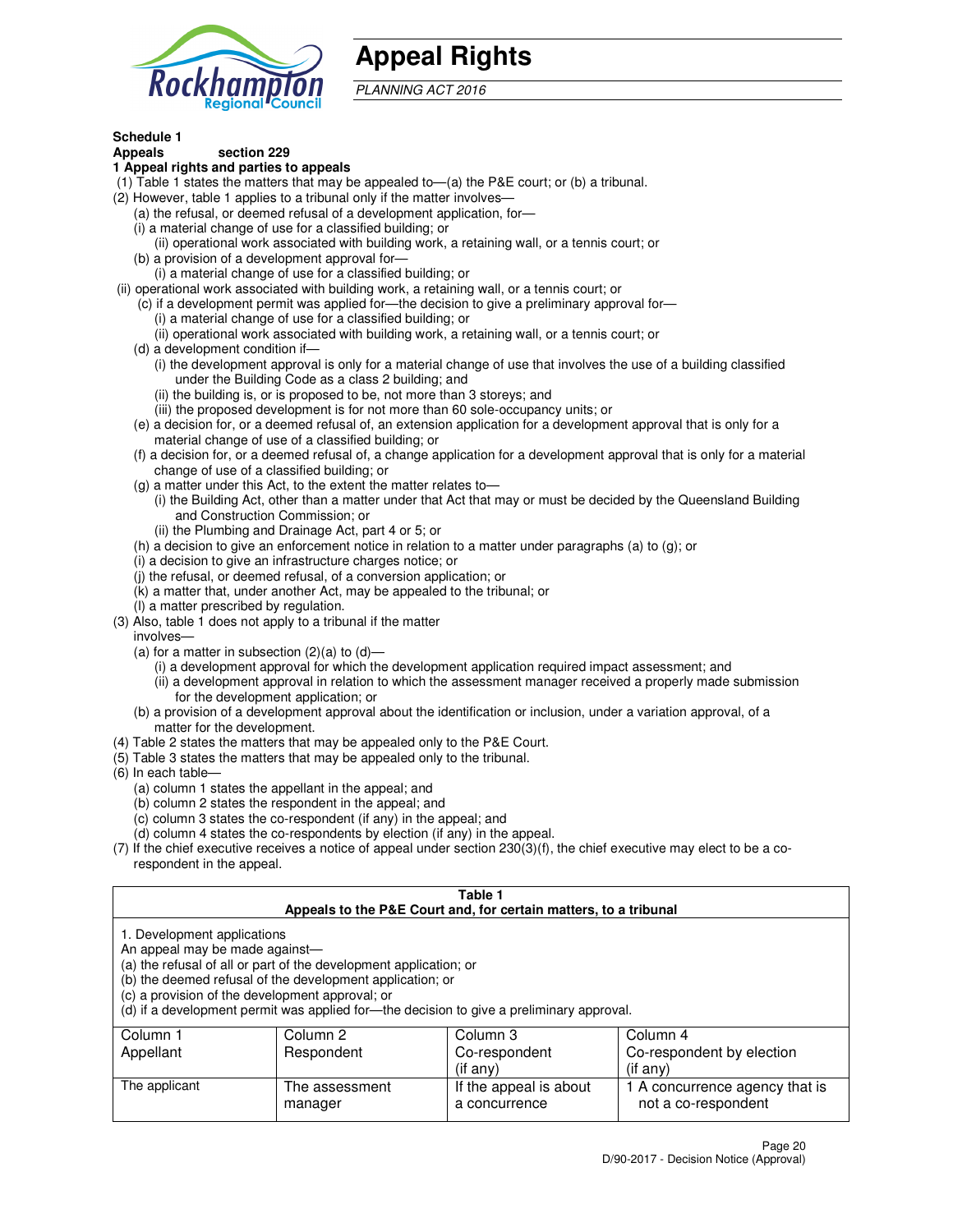|                                                                                                                                                                                                         | Table 1<br>Appeals to the P&E Court and, for certain matters, to a tribunal                                                   |                                                                 |                                                                                                                                                                                                                                                                                                                                                 |  |
|---------------------------------------------------------------------------------------------------------------------------------------------------------------------------------------------------------|-------------------------------------------------------------------------------------------------------------------------------|-----------------------------------------------------------------|-------------------------------------------------------------------------------------------------------------------------------------------------------------------------------------------------------------------------------------------------------------------------------------------------------------------------------------------------|--|
| 2. Change applications                                                                                                                                                                                  |                                                                                                                               | agency's referral<br>response-the<br>concurrence agency         | 2 If a chosen Assessment<br>manager is the respondent-<br>the prescribed assessment<br>manager<br>3 Any eligible advice agency for<br>the application<br>4 Any eligible submitter for the<br>application                                                                                                                                        |  |
| An appeal may be made against-<br>(b) a deemed refusal of a change application.                                                                                                                         |                                                                                                                               |                                                                 | (a) a responsible entity's decision for a change application, other than a decision made by the P&E court; or                                                                                                                                                                                                                                   |  |
| Column 1<br>Appellant                                                                                                                                                                                   | Column <sub>2</sub><br>Respondent                                                                                             | Column 3<br>Co-respondent<br>(if any)                           | Column 4<br>Co-respondent by election<br>(if any)                                                                                                                                                                                                                                                                                               |  |
| 1 The applicant<br>2 If the responsible<br>entity is the<br>assessment<br>manager-an<br>affected entity that<br>gave a pre-request<br>notice or response<br>notice                                      | The responsible<br>entity                                                                                                     | If an affected entity<br>starts the appeal-the<br>applicant     | 1 A concurrence agency for the<br>development application<br>2 If a chosen assessment<br>manager is the respondent-<br>the prescribed assessment<br>manager<br>3 A private certifier for the<br>development application<br>4 Any eligible advice agency for<br>the change application<br>5 Any eligible submitter for the<br>change application |  |
| 3. Extension applications<br>An appeal may be made against-                                                                                                                                             | (a) the assessment manager's decision about an extension application; or<br>(b) a deemed refusal of an extension application. |                                                                 |                                                                                                                                                                                                                                                                                                                                                 |  |
| Column 1<br>Appellant                                                                                                                                                                                   | Column <sub>2</sub><br>Respondent                                                                                             | Column <sub>3</sub><br>Co-respondent<br>(if any)                | Column 4<br>Co-respondent by election<br>(if any)                                                                                                                                                                                                                                                                                               |  |
| 1 The applicant<br>1<br>For a matter other<br>2<br>than a deemed<br>refusal of an<br>extension<br>application $-$ a<br>concurrence<br>agency, other than<br>the chief executive,<br>for the application | The assessment<br>manager                                                                                                     | If a concurrence<br>agency starts the<br>appeal - the applicant | If a chosen assessment<br>manager is the respondent $-$ the<br>prescribed assessment manager                                                                                                                                                                                                                                                    |  |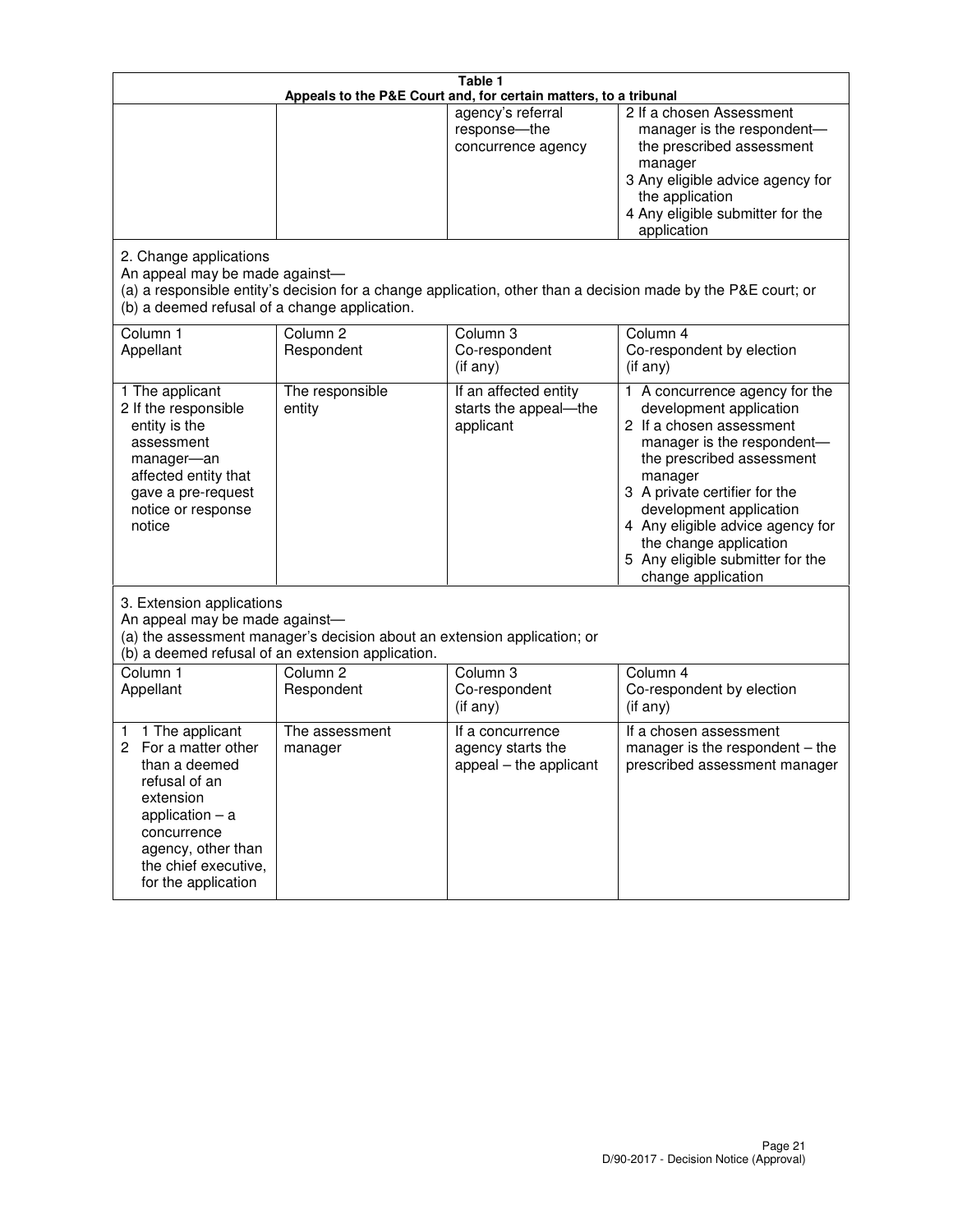#### **Table 1 Appeals to the P&E Court and, for certain matters, to a tribunal**

4. Infrastructure charges notices

An appeal may be made against an infrastructure charges notice on 1 or more of the following grounds

- a) The notice involved an error relating to
	- (i) The application of the relevant adopted charge; or
- Examples of errors in applying an adopted charge
	- The incorrect application of gross floor area for a non-residential development
	- Applying an incorrect 'use category', under a regulation, to the development
		- (i) The working out of extra demands, for section 120; or
		- (ii) An offset or refund; or
- b) The was no decision about an offset or refund; or
- c) If the infrastructure charges notice states a refund will be given the timing for giving the refund; or
- d) The amount of the charge is so unreasonable that no reasonable relevant local government could have imposed the amount.

| Column 1<br>Appellant                                    | Column 2<br>Respondent                                                    | Column 3<br>Co-respondent<br>$($ if any $)$ | Column 4<br>Co-respondent by election<br>$($ if any $)$ |
|----------------------------------------------------------|---------------------------------------------------------------------------|---------------------------------------------|---------------------------------------------------------|
| The person given the<br>Infrastructure charges<br>notice | The local government<br>that gave the<br>infrastructure charges<br>notice |                                             |                                                         |

5. Conversion applications

An appeal may be made against—

(a) the refusal of a conversion application; or

(b) a deemed refusal of a conversion application.

| Column 1<br>Appellant | Column 2<br>Respondent                                                  | Column 3<br>Co-respondent<br>$($ if any $)$ | Column 4<br>Co-respondent by election<br>$($ if any $)$ |
|-----------------------|-------------------------------------------------------------------------|---------------------------------------------|---------------------------------------------------------|
| The applicant         | The local government<br>to which the conversion<br>application was made |                                             |                                                         |

6. Enforcement notices

An appeal may be made against the decision to give an enforcement notice.

| Column 1<br>Appellant                      | Column 2<br>Respondent       | Column 3<br>Co-respondent<br>$($ if any $)$ | Column 4<br>Co-respondent by election<br>(if any)                                                                                                                          |
|--------------------------------------------|------------------------------|---------------------------------------------|----------------------------------------------------------------------------------------------------------------------------------------------------------------------------|
| The person given the<br>enforcement notice | The enforcement<br>authority |                                             | If the enforcement authority is<br>not the local government for<br>the premises in relation to which<br>the offence is alleged to have<br>happened-the local<br>government |

#### **Table 2 Appeals to the P&E Court only**

1. Appeals from tribunal

An appeal may be made against a decision of a tribunal, other than a decision under

section 252, on the ground of—

(a) an error or mistake in law on the part of the tribunal; or

(b) jurisdictional error.

| Column 1<br>Appellant                             | Column 2<br>Respondent                                    | Column 3<br>Co-respondent<br>(if any) | Column 4<br>Co-respondent by election<br>(if any) |
|---------------------------------------------------|-----------------------------------------------------------|---------------------------------------|---------------------------------------------------|
| A party to the<br>proceedings for the<br>decision | The other party to the<br>proceedings for the<br>decision | -                                     |                                                   |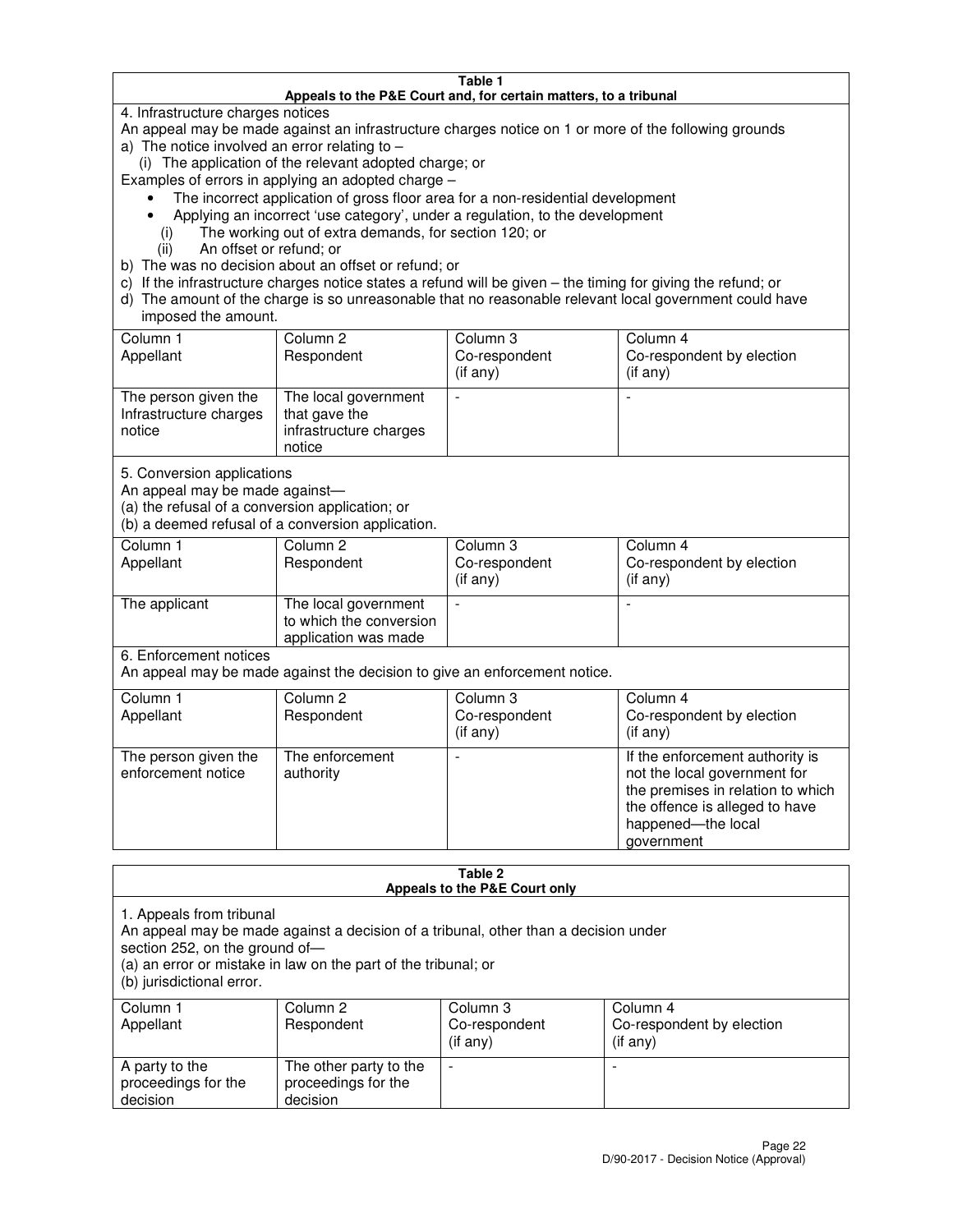#### **Table 2 Appeals to the P&E Court only**

2. Eligible submitter appeals

An appeal may be made against the decision to give a development approval, or an approval for a change application, to the extent that the decision relates to—

(a) any part of the development application for the development approval that required impact assessment; or (b) a variation request.

| Column 1<br>Appellant                                                                                                                                                                                                                                                                                                                                                                                              | Column <sub>2</sub><br>Respondent                                                                                          | Column 3<br>Co-respondent<br>(if any)                                                                                     | Column 4<br>Co-respondent by election<br>(i f any)   |  |
|--------------------------------------------------------------------------------------------------------------------------------------------------------------------------------------------------------------------------------------------------------------------------------------------------------------------------------------------------------------------------------------------------------------------|----------------------------------------------------------------------------------------------------------------------------|---------------------------------------------------------------------------------------------------------------------------|------------------------------------------------------|--|
| 1 For a development<br>application-an<br>eligible submitter for<br>the development<br>application<br>2 For a change<br>application-an<br>eligible submitter for<br>the change<br>application                                                                                                                                                                                                                       | 1 For a development<br>application-the<br>assessment<br>manager<br>2 For a change<br>application-the<br>responsible entity | 1 The applicant<br>2 If the appeal is<br>about a concurrence<br>agency's referral<br>response---the<br>concurrence agency | Another eligible<br>submitter for the<br>application |  |
| 3. Eligible submitter and eligible advice agency appeals<br>An appeal may be made against a provision of a development approval, or failure to<br>include a provision in the development approval, to the extent the matter relates to-<br>(a) any part of the development application or the change application, for the development approval, that<br>required impact assessment; or<br>(b) a variation request. |                                                                                                                            |                                                                                                                           |                                                      |  |
| Column 1<br>Appellant                                                                                                                                                                                                                                                                                                                                                                                              | Column <sub>2</sub><br>Respondent                                                                                          | Column 3<br>Co-respondent<br>(if any)                                                                                     | Column 4<br>Co-respondent by election<br>$(if$ any)  |  |
| 1 For a development<br>application-an<br>eligible submitter for<br>the development                                                                                                                                                                                                                                                                                                                                 | 1 For a development<br>application-the<br>assessment<br>manager                                                            | 1 The applicant<br>2 If the appeal is<br>about a concurrence<br>agency's referral                                         | Another eligible submitter for the<br>application    |  |

response—the concurrence agency

change application 4. Compensation claims

application 2 For a change application—an eligible submitter for

the change application 3 An eligible advice agency for the development application or

An appeal may be made against—

(a) a decision under section 32 about a compensation claim; or

2 For a change application—the responsible entity

(b) a decision under section 265 about a claim for compensation; or

(c) a deemed refusal of a claim under paragraph (a) or (b).

| Column 1<br>Appellant                      | Column 2<br>Respondent                                 | Column 3<br>Co-respondent<br>$($ if any $)$ | Column 4<br>Co-respondent by election<br>(if any) |
|--------------------------------------------|--------------------------------------------------------|---------------------------------------------|---------------------------------------------------|
| A person dissatisfied<br>with the decision | The local<br>government to which<br>the claim was made |                                             |                                                   |
| 5. Registered premises                     |                                                        |                                             |                                                   |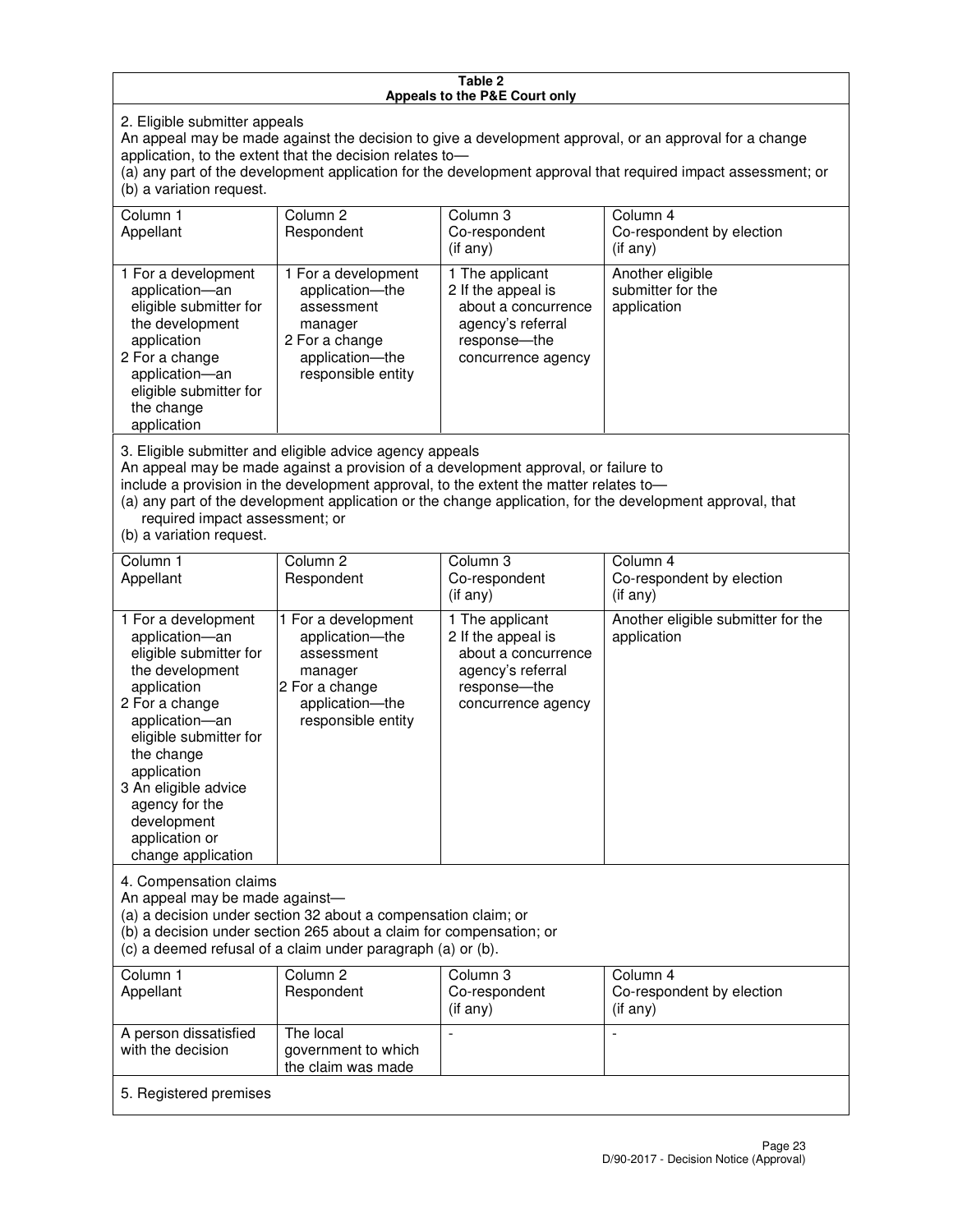| Table 2                                                                                                                                                                                                                                                                                                              |                                   |                                       |                                                                                                                                                                             |  |  |
|----------------------------------------------------------------------------------------------------------------------------------------------------------------------------------------------------------------------------------------------------------------------------------------------------------------------|-----------------------------------|---------------------------------------|-----------------------------------------------------------------------------------------------------------------------------------------------------------------------------|--|--|
| Appeals to the P&E Court only<br>An appeal may be made against a decision of the Minister under chapter 7, part 4.                                                                                                                                                                                                   |                                   |                                       |                                                                                                                                                                             |  |  |
| Column 1                                                                                                                                                                                                                                                                                                             | Column <sub>2</sub>               | Column <sub>3</sub>                   | Column 4                                                                                                                                                                    |  |  |
| Appellant                                                                                                                                                                                                                                                                                                            | Respondent                        | Co-respondent<br>(if any)             | Co-respondent by election<br>(if any)                                                                                                                                       |  |  |
| 1 A person given a<br>decision notice about<br>the decision<br>2 If the decision is to<br>register premises or<br>renew the<br>registration of<br>premises-an owner<br>or occupier of<br>premises in the<br>affected area for the<br>registered premises<br>who is dissatisfied<br>with the decision                 | <b>The Minister</b>               | ÷,                                    | If an owner or occupier starts the<br>appeal – the owner of the<br>registered premises                                                                                      |  |  |
| 6. Local laws<br>An appeal may be made against a decision of a local government, or conditions applied,<br>under a local law about-<br>(a) the use of premises, other than a use that is the natural and ordinary consequence of prohibited<br>development; or<br>(b) the erection of a building or other structure. |                                   |                                       |                                                                                                                                                                             |  |  |
| Column 1<br>Appellant                                                                                                                                                                                                                                                                                                | Column 2<br>Respondent            | Column 3<br>Co-respondent<br>(if any) | Column 4<br>Co-respondent by election<br>(if any)                                                                                                                           |  |  |
| A person who-<br>(a) applied for the<br>decision; and<br>(b) is dissatisfied with<br>the decision or<br>conditions.                                                                                                                                                                                                  | The local government              |                                       |                                                                                                                                                                             |  |  |
| Table 3<br>Appeals to the tribunal only                                                                                                                                                                                                                                                                              |                                   |                                       |                                                                                                                                                                             |  |  |
| 1. Building advisory agency appeals<br>An appeal may be made against giving a development approval for building work to the extent the building<br>work required code assessment against the building assessment provisions.                                                                                         |                                   |                                       |                                                                                                                                                                             |  |  |
| Column 1<br>Appellant                                                                                                                                                                                                                                                                                                | Column <sub>2</sub><br>Respondent | Column 3<br>Co-respondent<br>(if any) | Column 4<br>Co-respondent by election<br>(if any)                                                                                                                           |  |  |
| A building advisory<br>agency for the<br>development application<br>related to the approval                                                                                                                                                                                                                          | The assessment<br>manager         | The applicant                         | 1 A concurrence agency for the<br>development application<br>related to the approval<br>2 A private certifier for the<br>development application<br>related to the approval |  |  |
| 3. Certain decisions under the Building Act and the Plumbing and Drainage Act<br>An appeal may be made against a decision under-<br>(a) the Building Act, other than a decision made by the Queensland Building and Construction Commission; or<br>(b) the Plumbing and Drainage Act, part 4 or 5.                   |                                   |                                       |                                                                                                                                                                             |  |  |
| Column 1<br>Appellant                                                                                                                                                                                                                                                                                                | Column <sub>2</sub><br>Respondent | Column 3<br>Co-respondent<br>(if any) | Column 4<br>Co-respondent by election<br>(if any)                                                                                                                           |  |  |